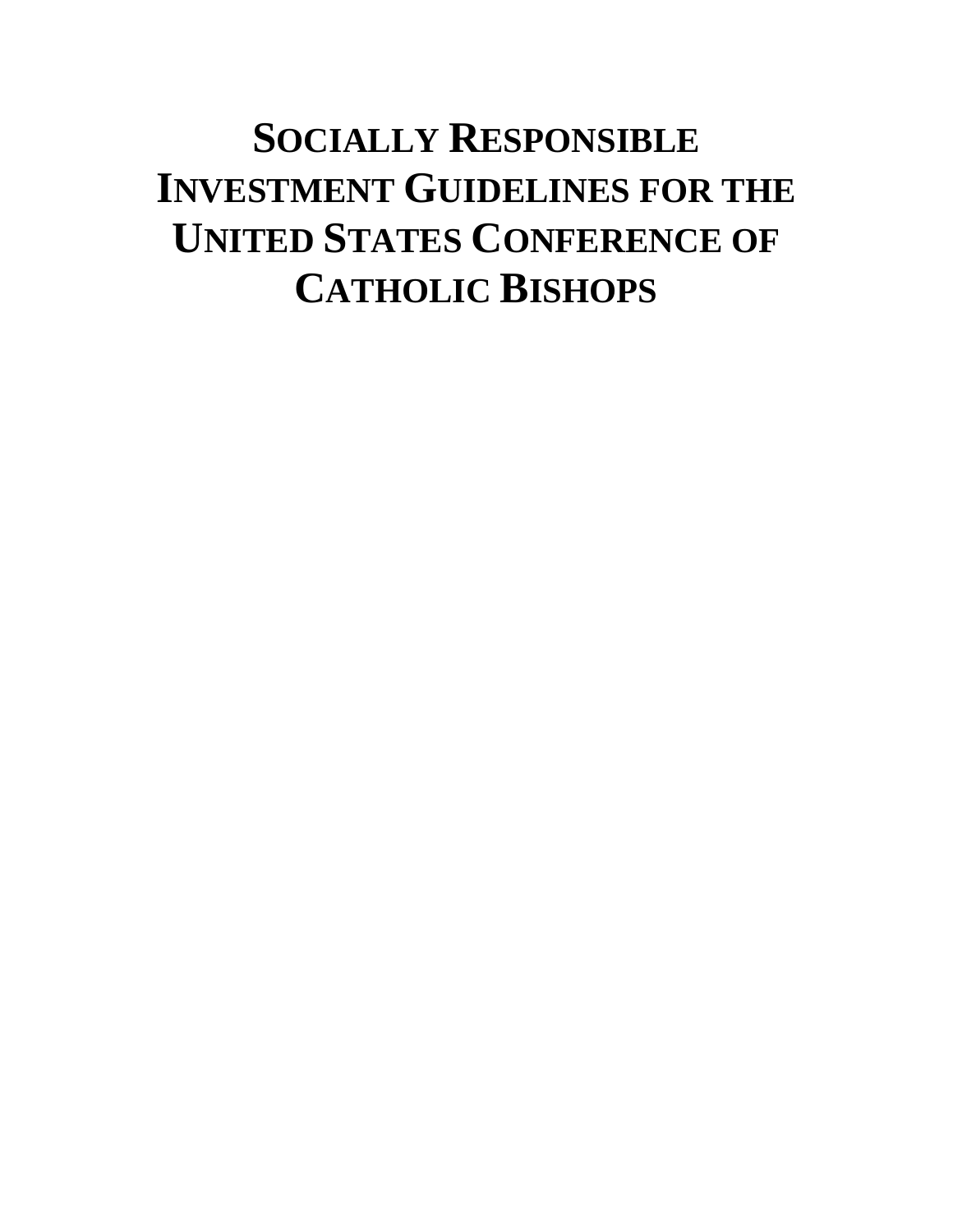*Socially Responsible Investment Guidelines for the United States Conference of Catholic Bishops* were developed by the Committee on Budget and Finance of the United States Conference of Catholic Bishops (USCCB). They were approved by the full body of the USCCB at its November 2021 General Meeting and have been authorized for publication by the undersigned.

> Rev Michael J. K. Fuller General Secretary, USCCB

The USCCB does not endorse the services or products of any financial advisors and investment firms.

Scripture excerpts used in this work are taken from the New American Bible, Revised Edition, copyright © 2010, 1991, 1986, 1970 Confraternity of Christian Doctrine, Inc., Washington, DC. All rights reserved.

Copyright © 2021, United States Conference of Catholic Bishops, Washington, DC. All rights reserved.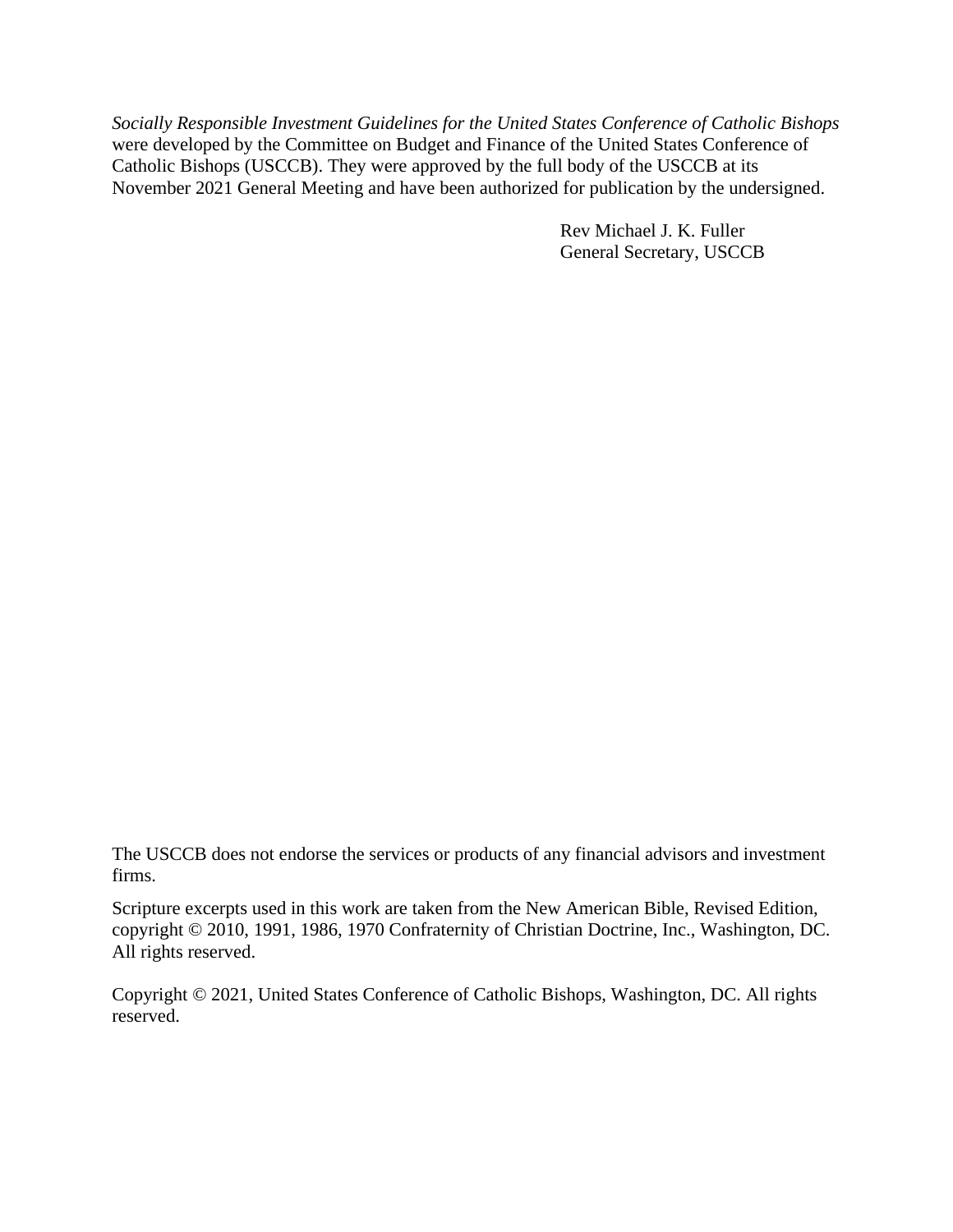# **SOCIALLY RESPONSIBLE INVESTMENT GUIDELINES FOR THE UNITED STATES CONFERENCE OF CATHOLIC BISHOPS**

*November 2021*

# **INTRODUCTION**

The Apostle Peter teaches: "As each one has received a gift, use it to serve one another as good stewards of God's varied grace" (1 Pt 4:10). To be good stewards of the economic gifts and institutions we have, they must be directed and used in ways that do precisely as St. Peter says. His successor, Pope Francis, has elaborated on this point, noting that, too often, economic progress is defined only by increased production and profit. "Put simply, [then,] it is a matter of redefining our notion of progress. A technological and economic development which does not leave in its wake a better world and an integrally higher quality of life cannot be considered progress." <sup>1</sup> As "my predecessor Saint Paul VI reminded us," quoting from *Populorum progressio*, Pope Francis said, "authentic development cannot be restricted to economic growth alone but must foster the growth of each person and of the whole person."<sup>2</sup>

With the purpose of carrying out these instructions, we have developed these guidelines for socially responsible investment.<sup>3</sup> They build and expand upon earlier guidelines developed and used by the United States Conference of Catholic Bishops (USCCB or Conference). In order to function effectively and to carry out its mission, the Conference depends on a reasonable return on its investments and is required to operate in a fiscally sound, responsible, and accountable manner. The combination of religious mandate and fiscal responsibilities suggests

<sup>1</sup> Pope Francis, *Laudato si'*, no. 194.

<sup>2</sup> Pope Francis, *Address of His Holiness Pope Francis to the Members of the Council for Inclusive Capitalism*, (Monday, 11 November 2019) quoting Pope Paul VI, *Populorum progressio*, no. 14, [http://www.vatican.va/content/francesco/en/speeches/2019/november/documents/papa](http://www.vatican.va/content/francesco/en/speeches/2019/november/documents/papa-francesco_20191111_consiglio-capitalismo-inclusivo.html)[francesco\\_20191111\\_consiglio-capitalismo-inclusivo.html.](http://www.vatican.va/content/francesco/en/speeches/2019/november/documents/papa-francesco_20191111_consiglio-capitalismo-inclusivo.html)

<sup>&</sup>lt;sup>3</sup> Note: The United States Conference of Catholic Bishops (USCCB) does not endorse the services or products of any financial advisors and investment firms.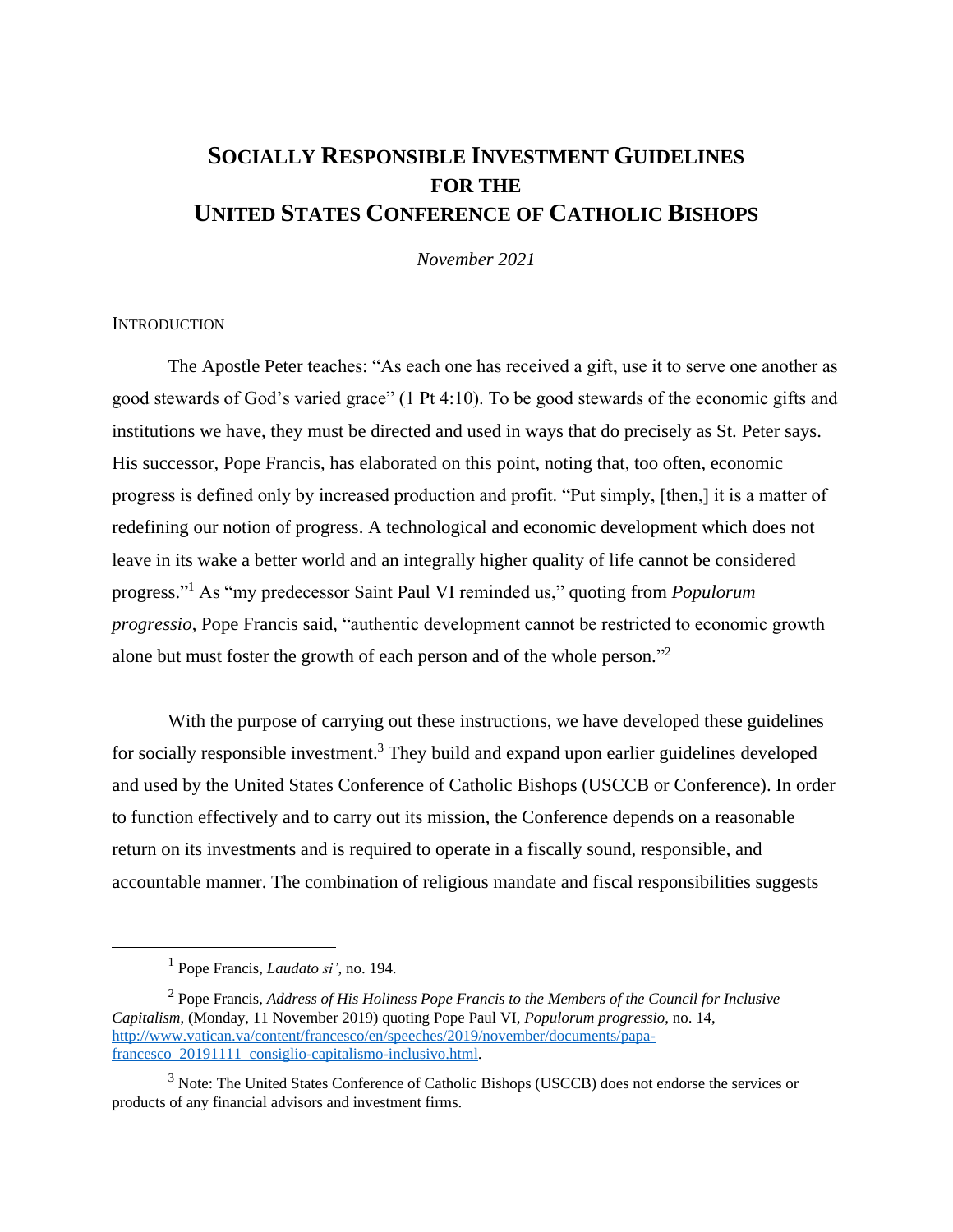the need for clear policies to guide the Conference's investments and other activities related to corporate responsibility. As in the past, we will apply these guidelines when exercising our role as stewards of the resources entrusted to us by the People of God in order to further the mission of the Church.<sup>4</sup> Many dioceses, eparchies, and religious communities have also been seeking to apply these guidelines through their own policies on corporate responsibility. We hope that they are helpful to others who wish to be both ethical and responsible to the common good in the investments they make.

#### **PART ONE: PRINCIPLES FOR USCCB INVESTING**

#### I. SOCIAL DOCTRINE

Over thirty years ago, the Catholic Bishops in the United States wrote on how to proclaim the Gospel "in the midst of a complex and powerful economy."<sup>5</sup> Our predecessors noted that "economic decisions have human consequences and moral content; they help or hurt people, strengthen or weaken family life, advance or diminish the quality of justice in our land."<sup>6</sup> To proclaim the Gospel in such a complex economic world, they concluded, requires a prudent strategy where decisions are made by following the moral teaching of the Church. In her teaching, the Church offers crucial and valuable principles to apply to specific situations and questions.

These are not the only principles to be followed, but they offer a good beginning of how to start. From a Catholic perspective, ethical and socially responsible investing, as the strategy has come to be known, requires us to evaluate specific investments in terms of how those companies or entities protect life, promote human dignity, act justly, enhance the common good, and provide care for the environment. These are broad categories, but they are also necessary human values. As Pope Francis reminds us, "All true values, human values, are non-negotiable. … Jesus gave us a set of key words with which he summed up the grammar of the Kingdom of God: The

<sup>4</sup> See *Code of Canon Law*, cc. 222, 1254, 1261 and 1284 § 1; and *Code of Canons of the Eastern Churches*, cc. 25, 1007, and 1028 § 1.

<sup>5</sup> National Conference of Catholic Bishops, *Economic Justice for All*, Introduction, (1986), no. 1.

<sup>6</sup> *Economic Justice for All*, Introduction, no. 1.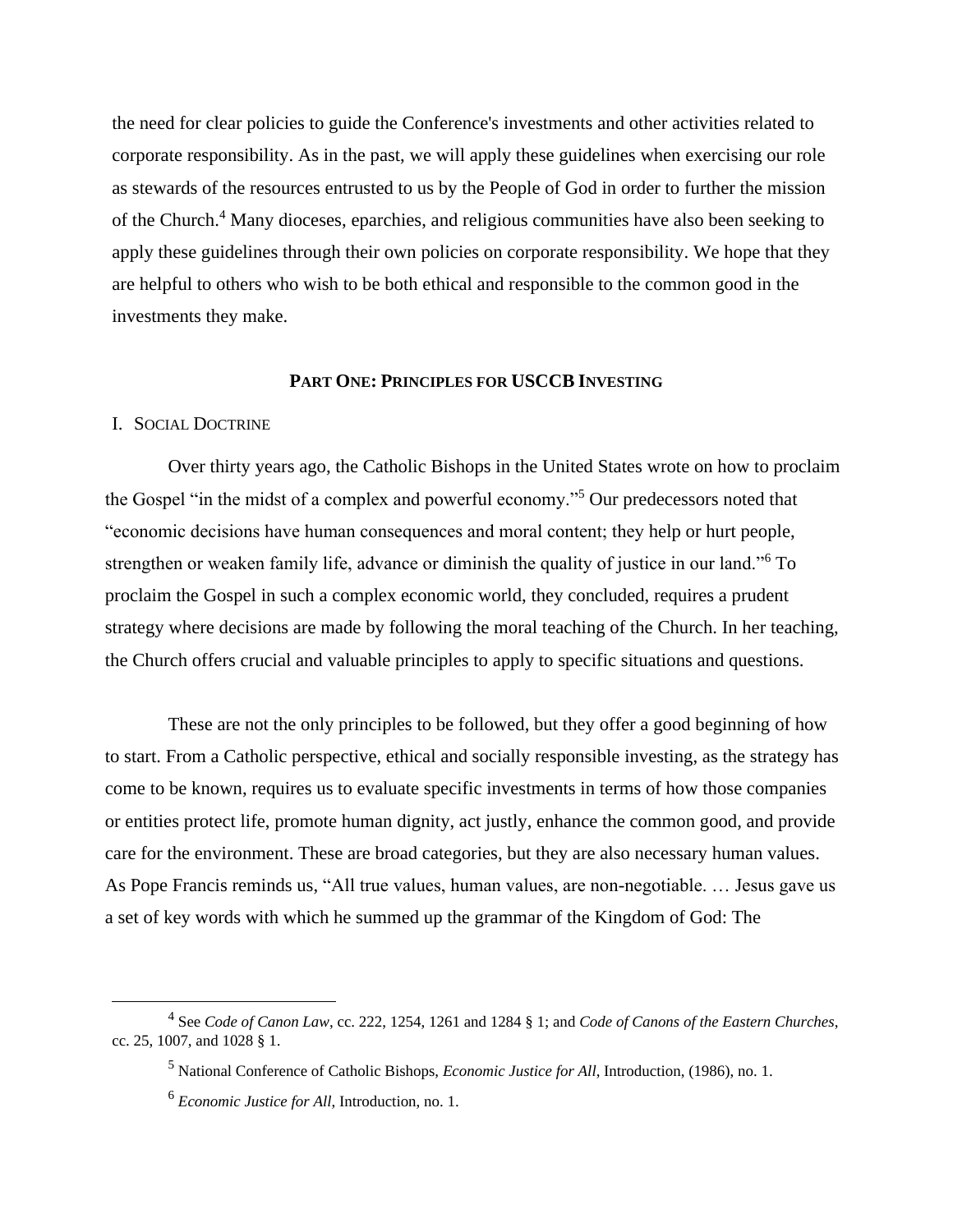Beatitudes. They begin with the hope of the poor for fullness of life, for peace and fraternity, for equality and justice."<sup>7</sup>

# II. PRINCIPLES OF STEWARDSHIP

It is true that most "shareholders today exercise relatively little power in corporate governance. Although shareholders can and should vote on the selection of corporate directors and on investment questions and other policy matters, it appears that return on investment is the governing criterion in the relation between them and management. We do not believe that this is an adequate rationale for shareholder decisions."<sup>8</sup>

The entangled web of corporate relationships that is today's economy almost makes it impossible to know all the effects investing in a single company, specific security, or investment fund can produce. Nevertheless, we must do all we can to assure that we invest in those corporations and institutions that promote human dignity and enhance the common good. "Looking to the common good is much more than the sum of what is good for individuals. It means having a regard for all citizens and seeking to respond effectively to the needs of the least fortunate."<sup>9</sup>

What this means in terms of investments is that revenue should not be gained if it is gained by unjust means, comes at the expense of human life, reduces the human dignity of others, or leads to the destruction of our common home. Investment strategies are to be based on Catholic moral principles as outlined in the teachings of the Holy See and the statements of the USCCB. Companies, securities, or investment funds that produce a significant amount of revenue from immoral activities should not be invested in. Defining what constitutes a significant amount is a matter of prudence as defined in the policies below.

Two principles of stewardship must guide the path of socially responsible investing:

<sup>7</sup> Pope Francis, *Let Us Dream: The Path to a Better Future*, (New York: Simon & Schuster, 2020), 52.

<sup>8</sup> Economic Justice for All, no. 306.

<sup>&</sup>lt;sup>9</sup> Let Us Dream: The Path to a Better Future, 27.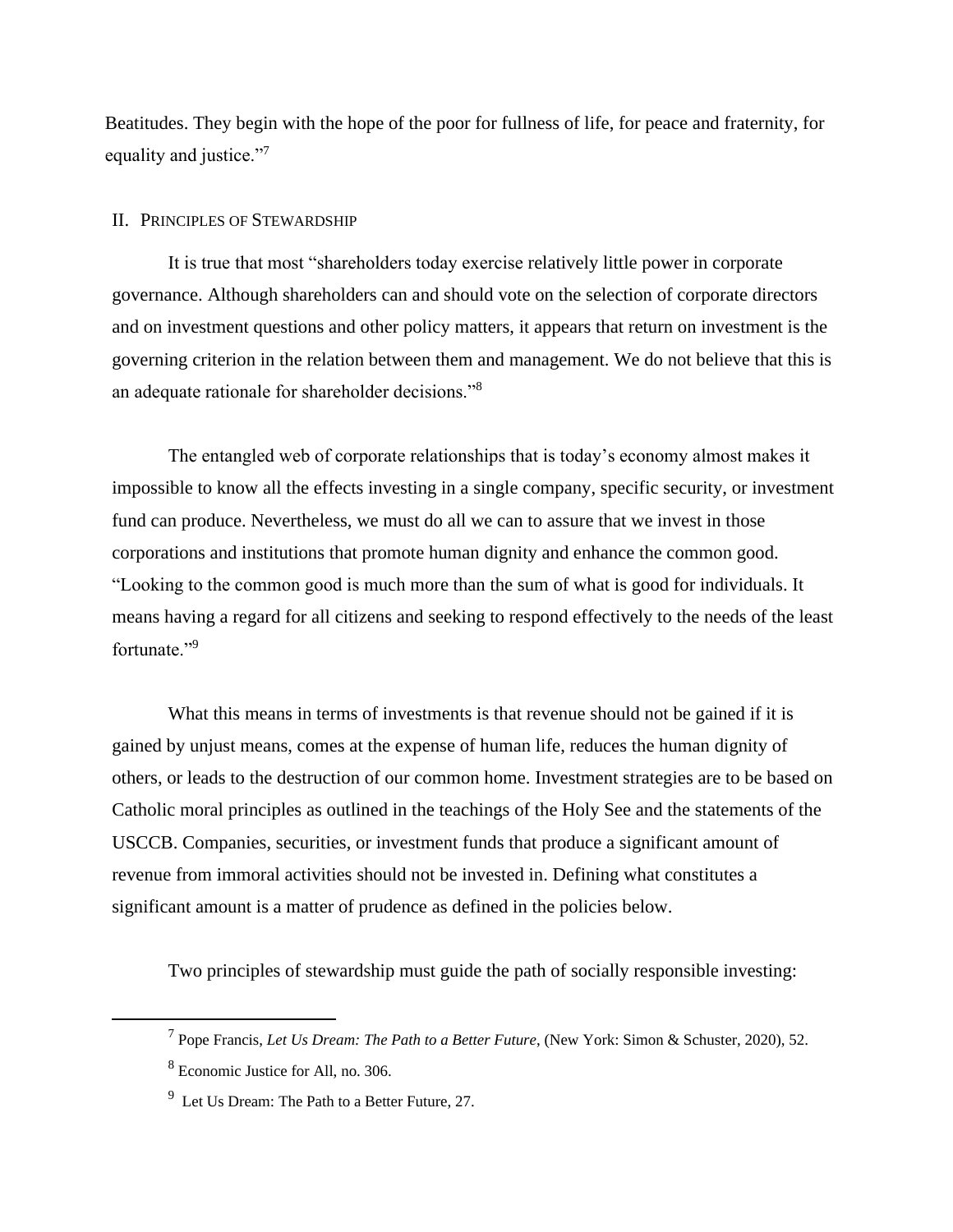# Principle 1:

The Conference should exercise responsible financial stewardship over its economic resources. In practical fiscal terms, this means obtaining a reasonable rate of return on investments. A reasonable rate of return is considered one that matches the level of the market or at the least allows the Conference to meet its fiduciary responsibilities and maintain its mission. This requires prudence and caution in terms of the risks taken or not taken.

#### Principle 2:

The Conference should exercise ethical and social stewardship in its investments. Socially responsible investment involves investment strategies based on Catholic moral principles. These strategies are based on the moral demands posed by the virtues of prudence and justice. They recognize the reality that socially beneficial activities and socially undesirable or even immoral activities are often inextricably linked in the products produced and the policies followed by individual corporations. Nevertheless, by prudently applying traditional Catholic moral teaching, and employing traditional principles on cooperation and toleration, as well as the duty to avoid scandal, the Conference can invest wisely and ethically.

#### III. INVESTING STRATEGIES

From these two principles of stewardship, a strategy can be developed to identify investment opportunities that can meet the Conference's financial needs while also acting ethically, following the moral criteria of the Church's social doctrine. This will require the Conference to:

#### First, *Avoid Doing Harm*

This strategy involves two possible courses of action: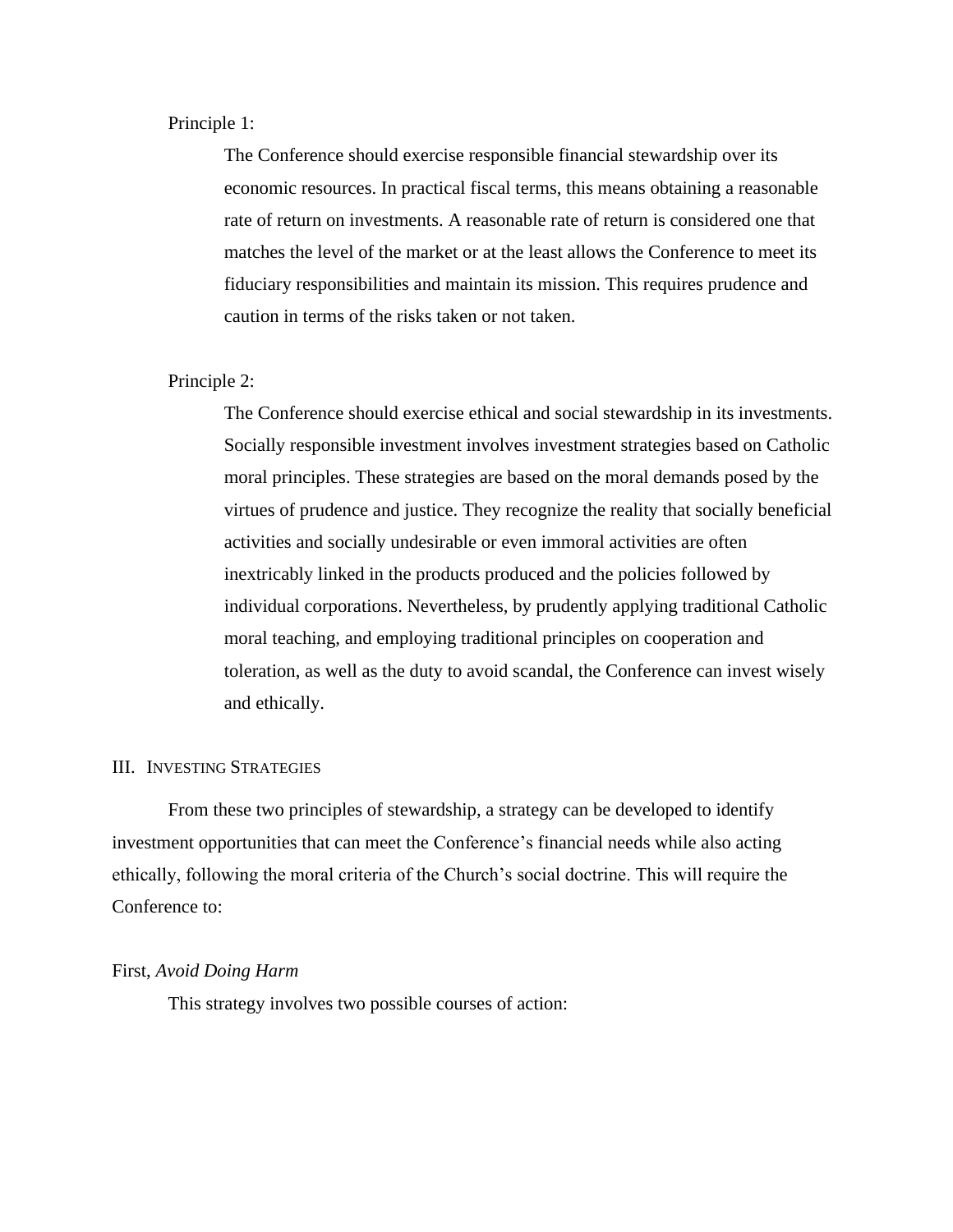- 1) refusal to invest in companies whose products and/or policies are counter to the values of Catholic moral teaching or statements adopted by the Conference of Bishops,
- 2) divesting from such companies.

The decision to divest, or to refuse to invest, would be based on the principle of cooperation and the avoidance of scandal. It would have to be done prudently, with care taken to minimize the financial impact and possible other negative consequences. In some cases, Conference policy may not absolutely require divestment, but significant Conference investments in these areas might cause confusion or scandal. In these cases, prudence would be the guiding principle.

# Second, *Actively Work for Change*

This strategy involves actively using the Conference's position as shareholder to influence the corporate cultures and to shape corporate policies and decisions. "As part owners, [investors] must cooperate in shaping the policies of those companies through dialogue with management, through votes at corporate meetings, through the introduction of resolutions and through participation in investment decisions."<sup>10</sup> It should be noted that failure to vote in such situations, or assigning proxies to management, is effectively counted as a vote for current management and the status quo.

These activities could include dialoguing with corporate leadership, initiating or supporting shareholder resolutions, working with various religious and other groups who are promoting corporate responsibility, and writing letters to corporate executives and board members to advocate specific steps or to support or raise objections to a corporation's activities or policies.

<sup>10</sup> Economic Justice for All, no. 354.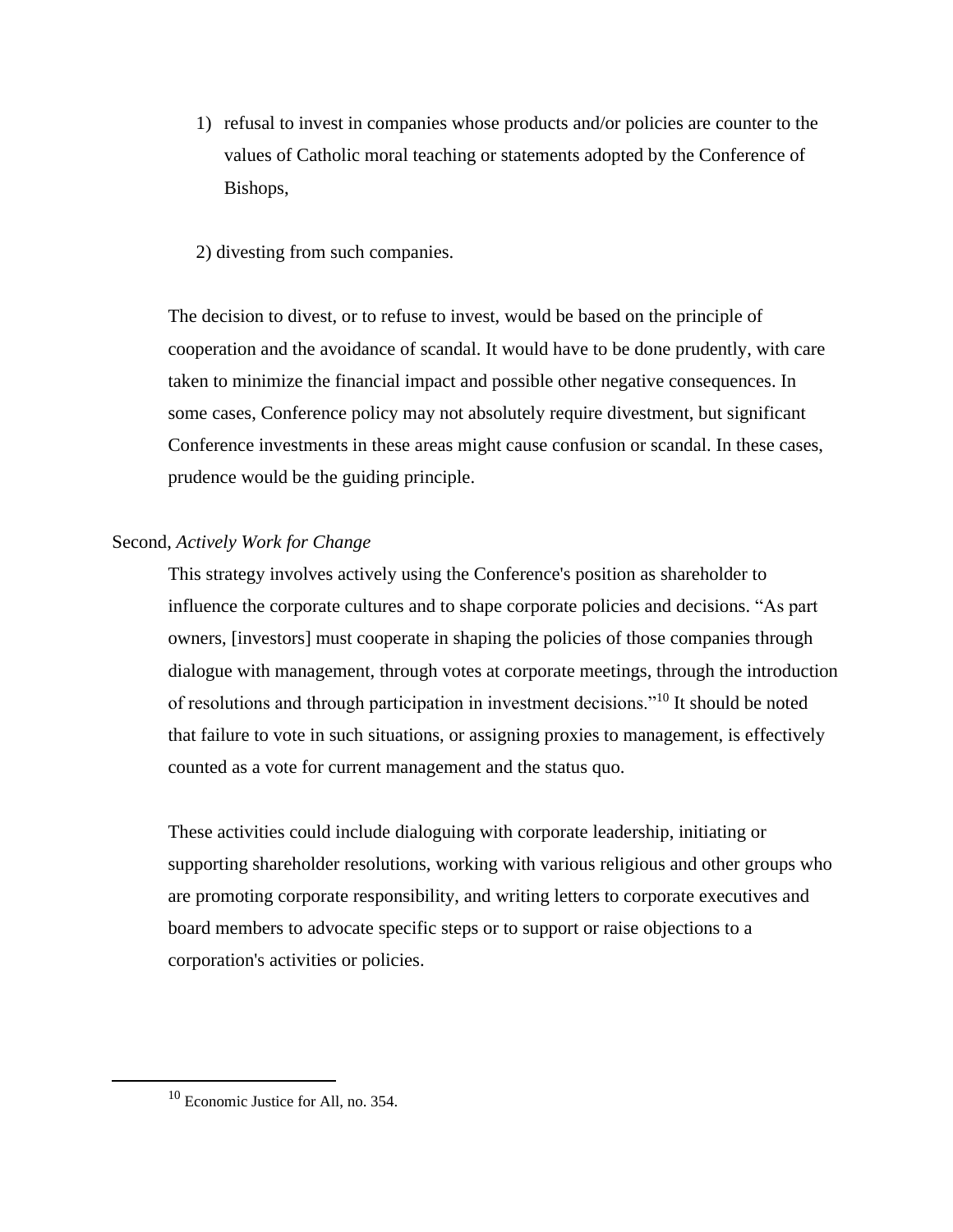This approach could also enable the Conference to deal effectively with the reality of "mixed investments." One way to be a socially responsible investor is to set limits for corporations engaged in questionable or objectionable activities, to hold a minimal position in those companies that fall under the threshold, and then to use one's position as shareholder to work actively to influence or redirect the activities or policies of the corporation toward activities and policies which are socially beneficial and serve the common good. Investments of this type may be tolerated, after careful application of the principle of cooperation and the duty to avoid scandal, so long as the Conference engages in active participation and there is a reasonable hope of success for corporate change.

This approach may take years before a satisfactory end is achieved, but the effort is worth making. Benefits will result from working closely with other like-minded investors. The Conference, therefore, will vote its proxies and use its opportunities as a shareholder to support policies in accord with its values and oppose those in conflict with them.

# And third, *Promote the Common Good*

This strategy involves at least two possible courses of action:

- 1) supporting policies and initiatives in companies owned by the Conference that promote the values of Catholic moral teaching or positions advocated by Conference statements while earning a reasonable rate of return;
- 2) investments that promote community development, which, in some cases, may result in a lower rate of return, but which nevertheless are chosen because they give expression to the Church's preferential option for the poor or produce some truly significant social good.

In the first case, the Conference can support companies and financial institutions which, in addition to their fiscal merits and investment advantages, have strong records in such areas as labor relations, support of people of color and underprivileged communities, efforts to uphold the integrity and flourishing of families, affordable housing, ethical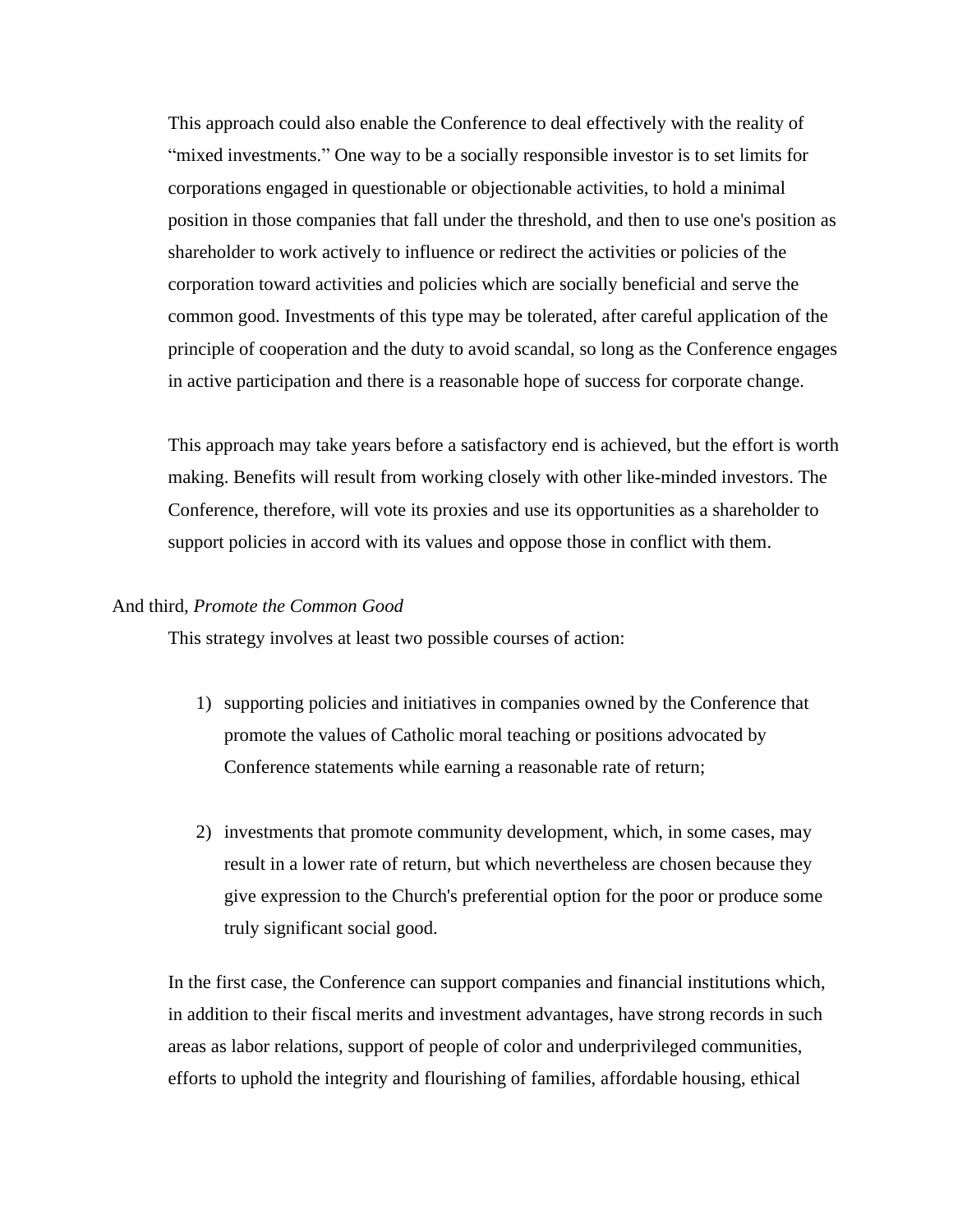development of vaccines, renewable energy, respecting the life of the unborn and the conscience rights of religious believers.

In the second case, the Conference already has positive experience with community development investments through the Catholic Campaign for Human Development ("CCHD"). Given the purpose of the funds which the Conference holds, and, in some cases, its fiduciary responsibilities, opportunities for investing in community development initiatives with lower rates of return will probably be limited to CCHD's efforts or other special initiatives.

# IV. CONFERENCE DIRECTIONS

In carrying out these strategies, the Conference will:

- a) build on its current efforts and monitor closely how Catholic teaching and Conference policies are advanced or undermined in the marketplace and by corporate actions. The Conference will also make use of the growing resources that regularly monitor corporate responsibility issues and stay in contact with networks of investors who share similar concerns.
- b) work closely with its investment advisors, to articulate clearly its goals and policies in this area and assist them in carrying them out. A tool that has proven useful for others is a set of instructions for voting proxies on issues of concern to the client.
- c) apply common sense and prudence in the application of the strategies outlined in these guidelines. Conference policies and Church teaching will set the basic direction while the strategies employed, their scale, timing, and pace will depend on the considered judgments of the Committee on Budget and Finance, and USCCB staff (including those with specific expertise, such as from the departments of Doctrine, Justice, Peace & Human Development, Pro-Life, and Migration), along with external consultants.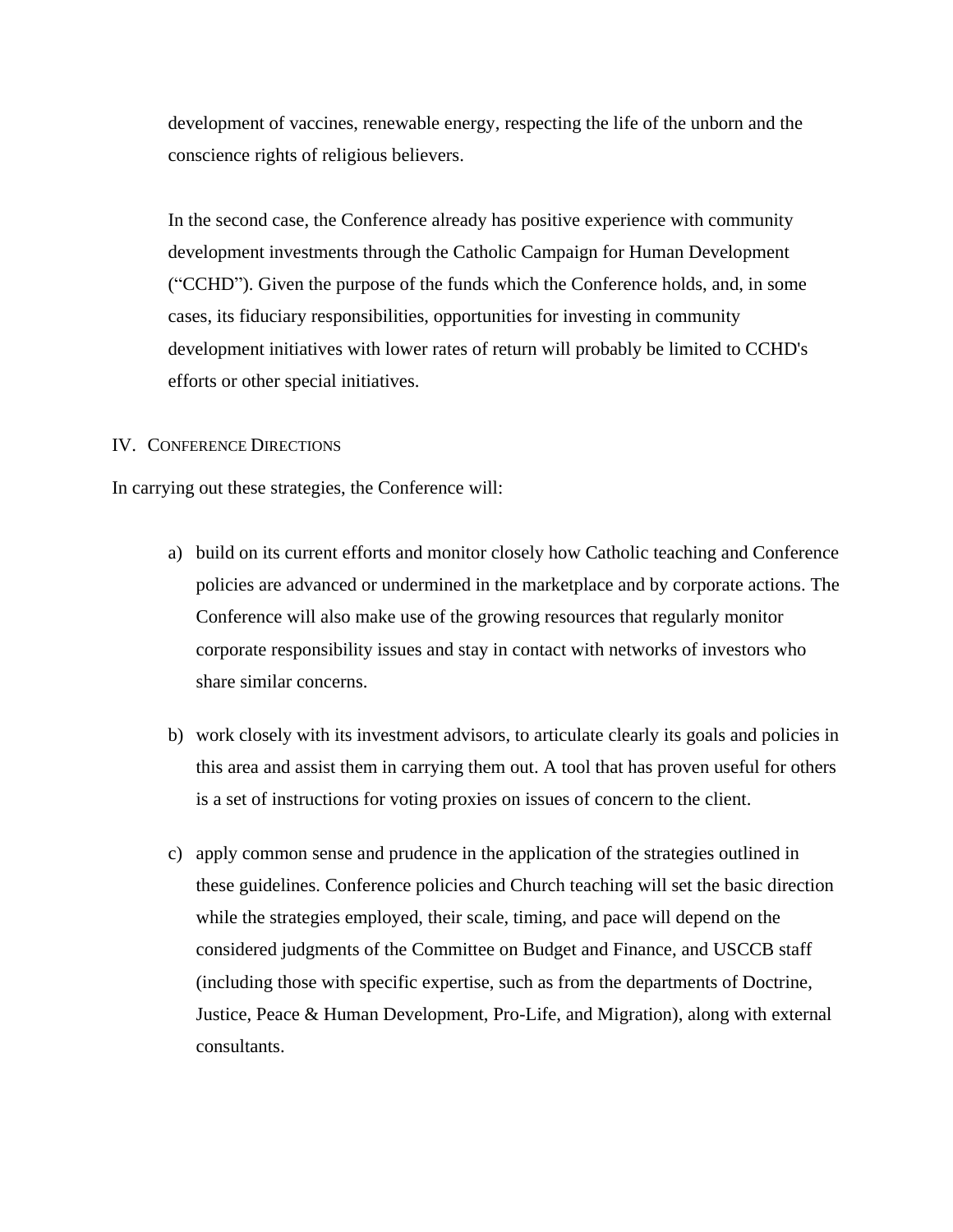d) review the relevance of these guidelines every three years. During this process the Conference may request investment advisors to report on how they implement the guidelines. These reports would be given to the Committee on Budget and Finance and reviewed by those committees with specific expertise mentioned above, in letter "c." Such reports should include examples of how they engage, screen, and vote proxies on behalf of the Conference, with a focus on active ownership that produces real-world outcomes at scale and that addresses systemic challenges of importance to the Conference. Through regular dialogue with asset managers, the Conference can discuss, establish, and measure the achievement of long-term goals.

# **PART TWO: SPECIFIC CONFERENCE INVESTMENT POLICIES**

The following investment policies cover five major categories:

- I. Protecting Human Life
- II. Promoting Human Dignity
- III. Enhancing the Common Good
- IV. Pursuing Economic Justice
- V. Saving Our Global Common Home.

Many activities and products can fall into these categories, and the policies below are not meant to be an exhaustive list. They do, however, represent a way of thinking about investments that conform to the principles outlined above, in Part One.

In addition, while not reducing the importance of each of these categories, they should not be considered in isolation or independent of each other. Rather, socially responsible investing is a holistic framework that sees economic development intrinsically linked to integral human development and good stewardship of God's creation. This holistic framework flows from the unified moral vision of the Church's teaching. As Pope Francis noted, "There is an interrelation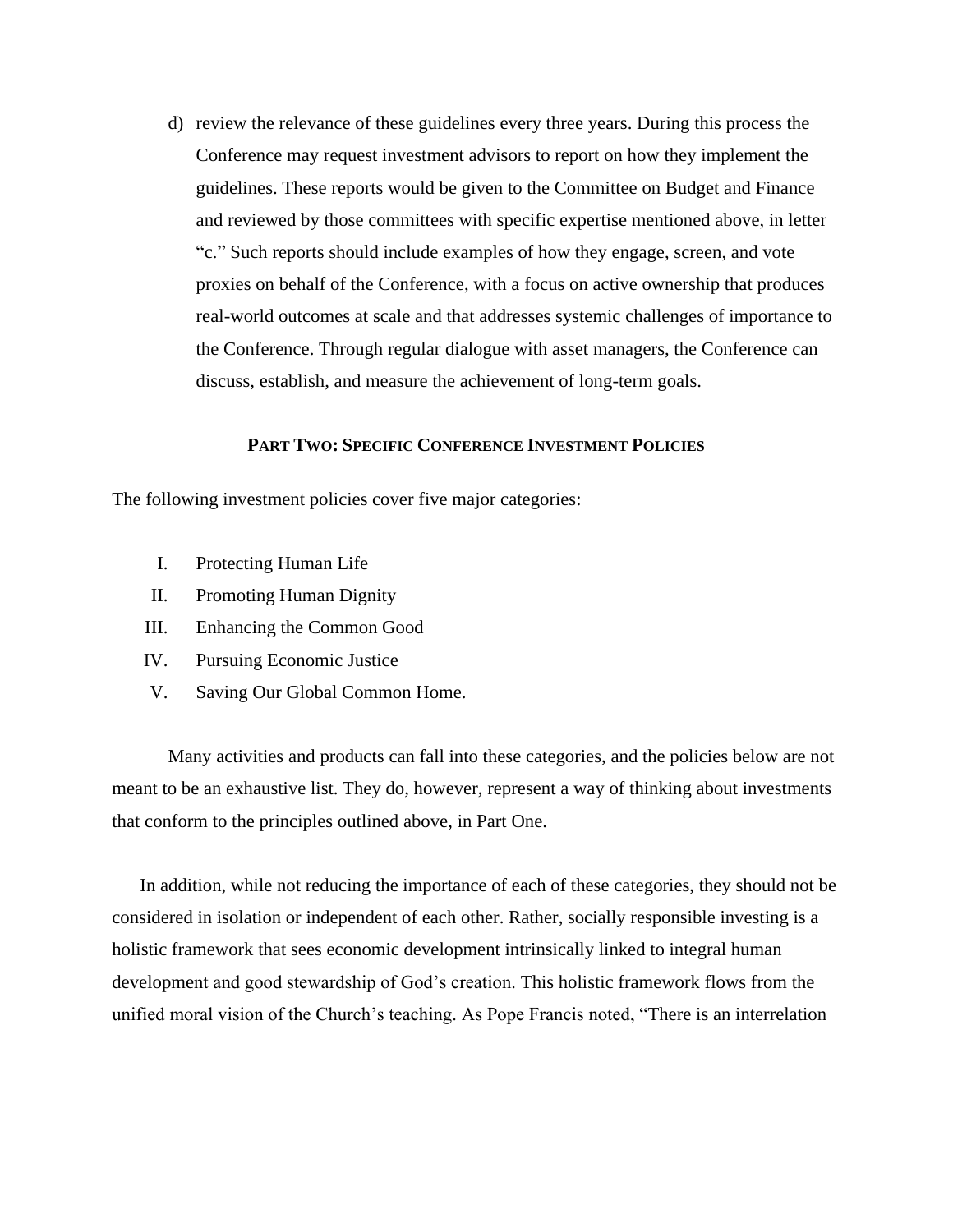between ecosystems and between the various spheres of social interaction, demonstrating yet again that 'the whole is greater than the part."<sup>11</sup>

#### I. PROTECTING HUMAN LIFE

"The fundamental human right, the presupposition of every other right, is the right to life itself. This is true of life from the moment of conception until its natural end."<sup>12</sup>

## A) *Abortion, Euthanasia, and Assisted Suicide*

"Since the first century the Church has affirmed the moral evil of every procured abortion. This teaching has not changed and remains unchangeable. Direct abortion, that is to say, abortion willed either as an end or a means, is gravely contrary to the moral  $law...$ "<sup>13</sup>

"[E]uthanasia is a grave violation of the law of God since it is the deliberate and morally unacceptable killing of a human person. This doctrine is based upon the natural law and upon the written word of God...."<sup>14</sup> "Euthanasia and assisted suicide are always the wrong choice."<sup>15</sup>

**Policy I. 1:** The USCCB will not invest in any company whose activities include direct participation in or support of abortion, euthanasia or assisted suicide. Direct participation involves the manufacture of materials that are produced and/or marketed for the specific purpose of abortion (including abortifacients), euthanasia, or assisted suicide as well as companies that perform abortions or facilitate assisted suicide or euthanasia.

<sup>11</sup> Pope Francis, *Laudato sí*, no. 141.

<sup>12</sup> Pope Benedict XVI, *Address to Austrian Authorities and Diplomatic Corps*, (7 September 2007). See also, Pope John XXIII, *Pacem in terris*, no. 11 and Pope Pius XI, *Divini Redemptoris*, no. 27.

<sup>&</sup>lt;sup>13</sup> Catechism of the Catholic Church, no. 2271.

<sup>14</sup> Pope John Paul II, *Evangelium vitae*, no. 65.

<sup>15</sup> Congregation for the Doctrine of the Faith, *Samaritanus bonus*, (14 July 2020), no. V.1.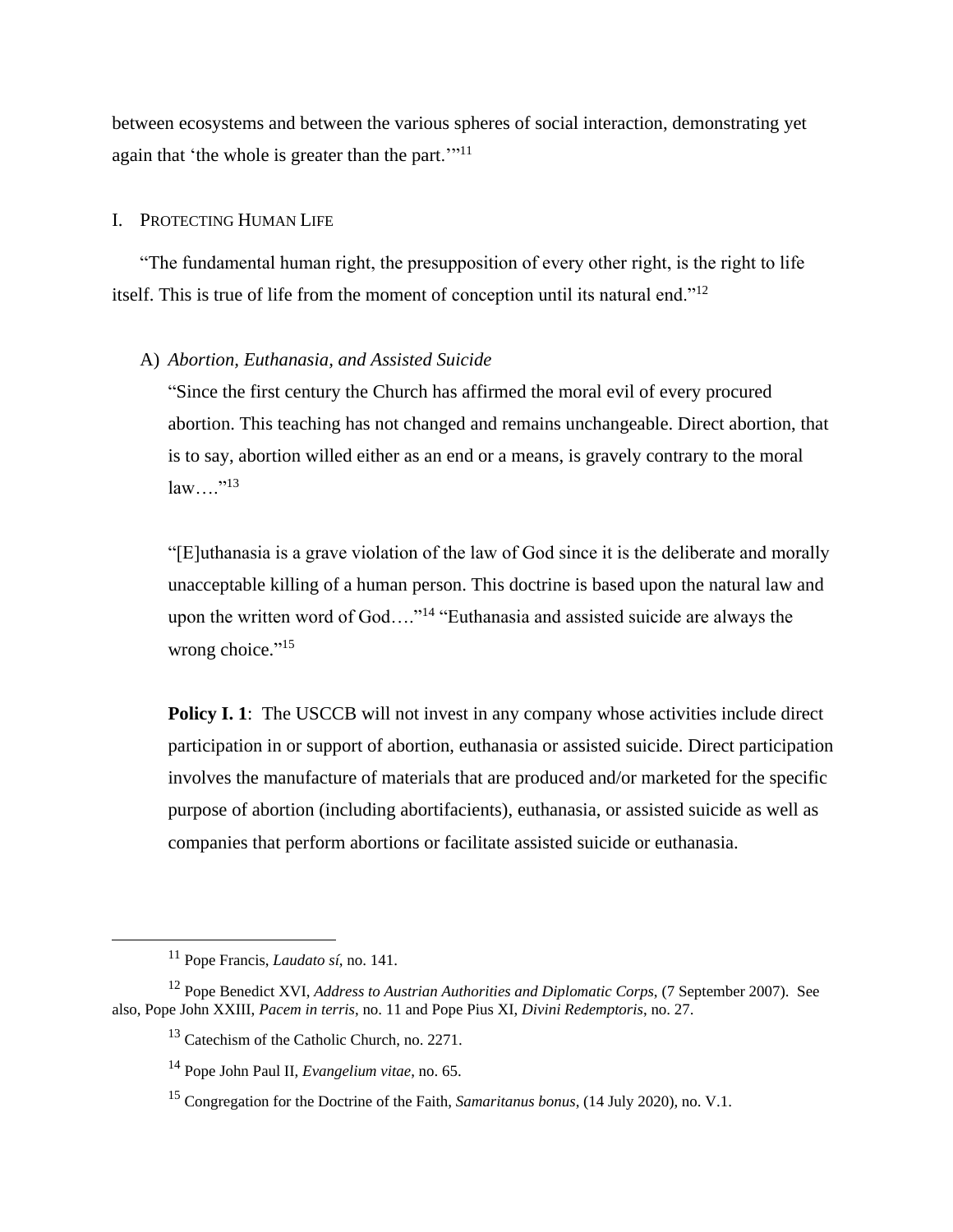**Policy I. 2:** For companies where it is discovered that there is some tangential connection to abortion, euthanasia, or assisted suicide related issues, the USCCB will engage companies through corporate dialogues, proxy voting, corporate dialogues, proxy voting, and support of shareholder resolutions to eliminate this connection.

#### B) *In Vitro Fertilization*

"The Church moreover holds that it is ethically unacceptable to dissociate procreation from the integrally personal context of the conjugal act: human procreation is a personal act of a husband and wife, which is not capable of substitution. The blithe acceptance of the enormous number of abortions involved in the process of *in vitro* fertilization vividly illustrates how the replacement of the conjugal act by a technical procedure – in addition to being in contradiction with the respect that is due to procreation as something that cannot be reduced to mere reproduction – leads to a weakening of the respect owed to every human being"<sup>16</sup>

**Policy I. 3**: The USCCB will not invest in companies that utilize *in vitro* fertilization for either assisting conception or for research.

# C) *Embryonic Stem Cell and Fetal Tissue Research*

"No objective, even though noble in itself, such as a foreseeable advantage to science, to other human beings or to society, can in any way justify experimentation on living human embryos or fetuses, whether viable or not, either inside or outside the mother's womb.... To use human embryos or fetuses as the object or instrument of experimentation constitutes a crime against their dignity as human beings having a right to the same respect that is due to the child already born and to every human person."<sup>17</sup>

**Policy I. 4**: The USCCB will not invest in companies that engage in scientific research on human fetuses or embryos that results in the end of pre-natal human life or makes use

<sup>16</sup> Congregation for the Doctrine of the Faith, *Dignitas personae*, (8 September 2008), no. 16.

<sup>17</sup> Congregation for the Doctrine of the Faith, *Donum vitae*, (22 February 1987), no. 4.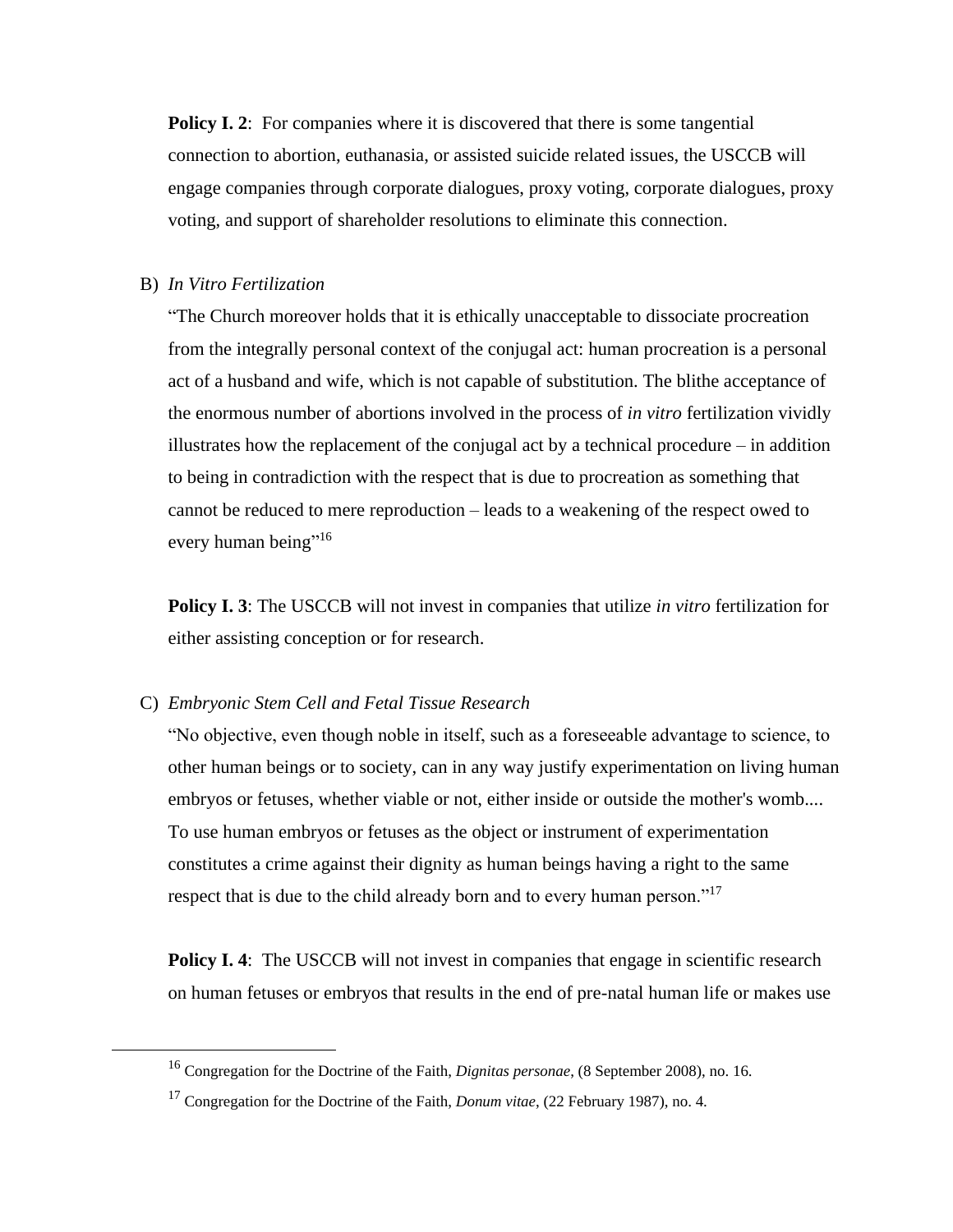of tissue derived from abortions or other life-ending activities and/or develops products and services from such research.

# D) *Human Cloning*

"Human cloning is intrinsically evil because it reduces human procreation to a mere manufacturing process, producing new human beings in the laboratory to predetermined specifications as though they were commodities."<sup>18</sup>

**Policy I.** 5: The USCCB will not invest in companies that engage in scientific research whose purpose is the cloning of human beings and/or develops products and services from such research.

#### E) *Access to Drugs and Vaccines*

"On an ethical level, if there is the possibility of curing a disease with a drug, it should be available to everyone, otherwise it creates injustice. Too many people, too many children are still dying in the world because they are denied access to a drug that is available in other regions, or a vaccine."<sup>19</sup>

**Policy I. 6**: The USCCB will actively encourage companies through corporate dialogues, proxy voting, and support of shareholder resolutions to undertake or participate in programs designed to make life-sustaining drugs and vaccines available at affordable prices in both the United States and in low-income countries, consistent with our Catholic values.

**Policy I. 7:** The USCCB will actively engage companies through corporate dialogues, proxy voting, and support of shareholder resolutions to develop life-sustaining drugs and vaccines that do not rely on any cell lines procured from abortions.

<sup>18</sup> USCCB, On Embryonic Stem Cell Research, (June 2008).

<sup>&</sup>lt;sup>19</sup> Pope Francis, Address to the Members of the "Banco Farmaceutico" Foundation, (19 September 2020).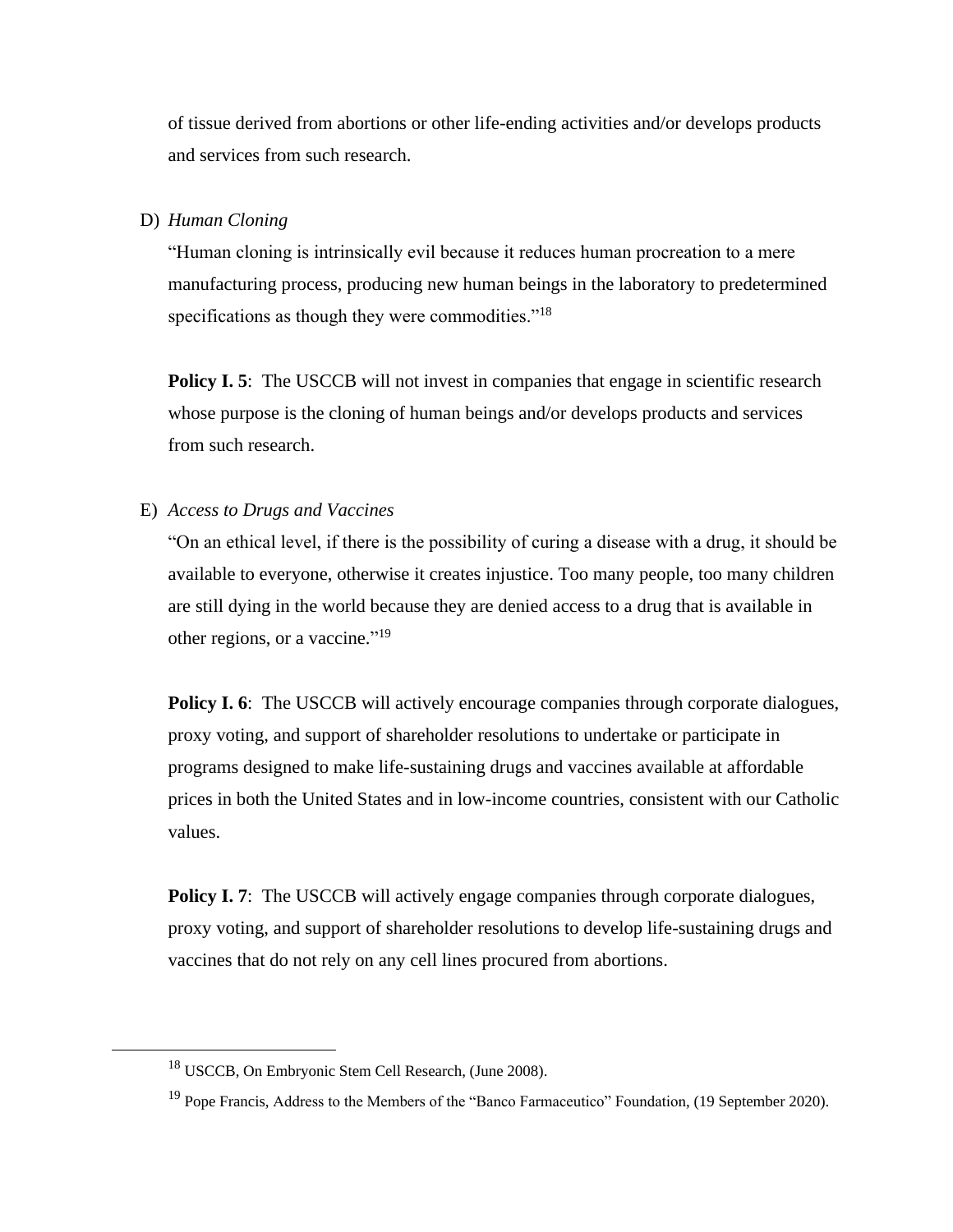#### II. PROMOTING HUMAN DIGNITY

"Society as a whole, acting through public and private institutions, has the moral responsibility to enhance human dignity and protect human rights." $^{20}$ 

#### A) *Human Rights*

"Any well-regulated and productive association of [people] in society demands the acceptance of one fundamental principle: that each individual [human being] is truly a person. As such [each person] has rights and duties…. These rights and duties are universal and inviolable, and therefore altogether inalienable."<sup>21</sup>

**Policy II. 1:** The USCCB will engage companies through corporate dialogues, proxy voting, and support of shareholder resolutions to direct their efforts to protecting and promoting human rights – as understood by Church teaching<sup>22</sup> – and supply chain transparency. The USCCB will consider divesting from companies whose activities are known to persistently violate the human rights of their workers or contract with companies or governments who persistently violate human rights until sufficient action has been taken to correct these human rights violations. Some tools in evaluating and recommending changes are the United Nations' *Guiding Principles on Business and Human Rights*, <sup>23</sup> and the International Labor Organization's *Conventions*, <sup>24</sup> insofar as these resources do not contradict the teaching of the Catholic Church.

**Policy II. 2:** The USCCB will encourage companies through corporate dialogues, proxy voting, and support of shareholder resolutions to provide sufficient wages, decent working conditions, and other social benefits that enable their employees and families to

<sup>20</sup> *Economic Justice for All*, Introduction, no. 18.

<sup>21</sup> Pope John XXIII, *Pacem in terris*, no. 9. See also *Economic Justice for All*, no. 80.

<sup>22</sup> Pontifical Council for Justice and Peace, *Compendium of the Social Doctrine of the Church*, (2004), Part One, chapter 3, section IV.

<sup>&</sup>lt;sup>23</sup> Se[e https://www.ohchr.org/Documents/Publications/GuidingPrinciplesBusinessHR\\_EN.pdf.](https://www.ohchr.org/Documents/Publications/GuidingPrinciplesBusinessHR_EN.pdf)

<sup>24</sup> Se[e https://www.ilo.org/global/standards/introduction-to-international-labour-standards/conventions](https://www.ilo.org/global/standards/introduction-to-international-labour-standards/conventions-and-recommendations/lang--en/index.htm)[and-recommendations/lang--en/index.htm.](https://www.ilo.org/global/standards/introduction-to-international-labour-standards/conventions-and-recommendations/lang--en/index.htm)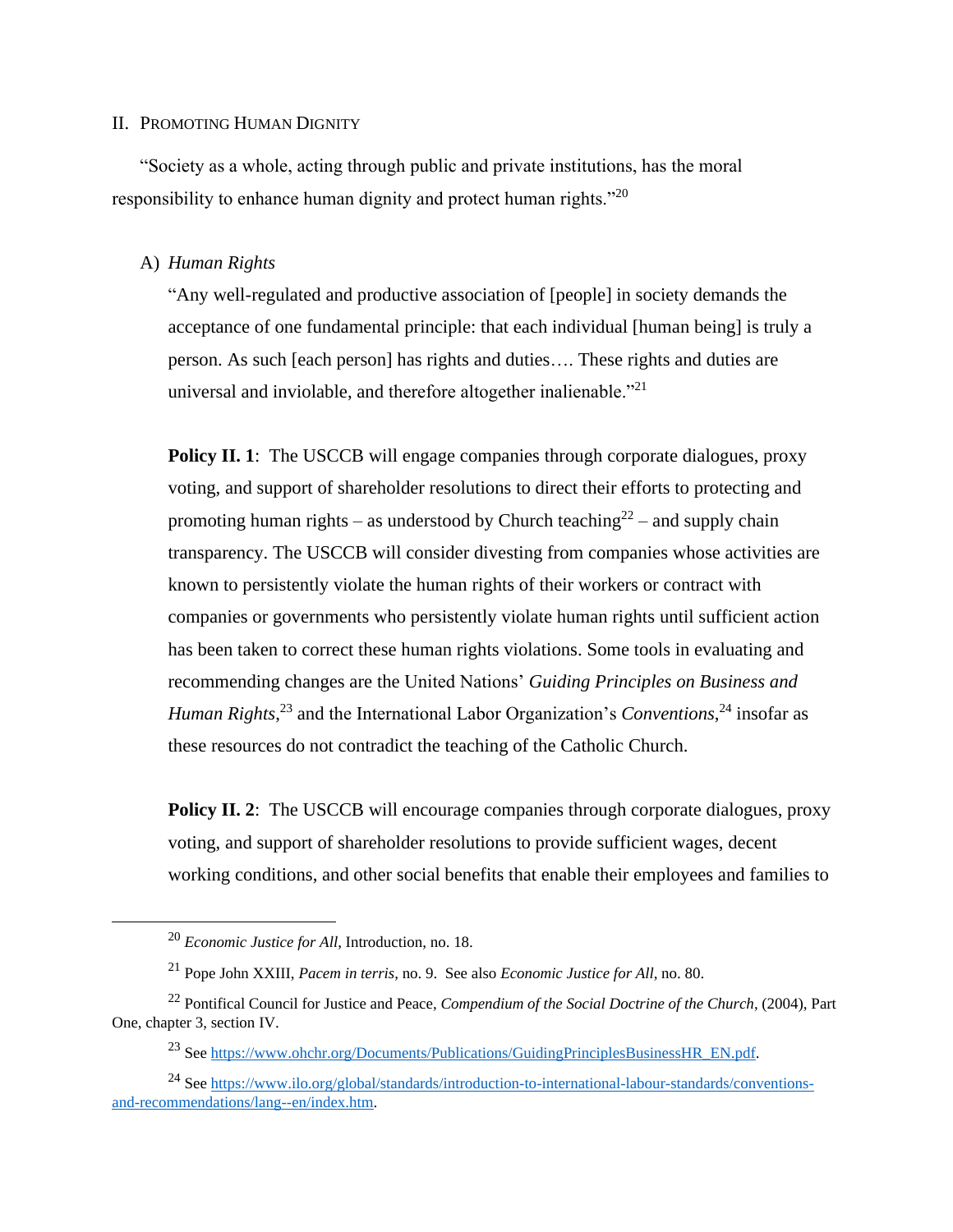meet basic human needs while abiding by the rule of law and safeguarding against environmental degradation particularly among developing countries.

#### B) *Discrimination*

"Forms of social or cultural discrimination in basic personal rights on the grounds of sex, race, color, social conditions, language or religion must be curbed and eradicated as incompatible with God's design."<sup>25</sup>

**Policy II. 3:** The USCCB will engage companies through corporate dialogues, proxy voting, and support of shareholder resolutions toward implementing policies and practices to ensure they do not discriminate against people based on their sex, race, skin color, language, or religion. 26

**Policy II. 4:** The USCCB will engage companies through corporate dialogues, proxy voting, and support of shareholder resolutions to develop and maintain policies toward equal opportunities, pay, and leadership opportunities – including inclusion on corporate boards – for women, people of color, and people with disabilities. The USCCB will also encourage companies to develop specific goals to become more diverse, including within the membership of their corporate boards. The USCCB should also seek out investment opportunities in companies owned by people of color and women as well as companies whose practices or business relationships demonstrate diversity and racial justice.

C) *Pornography and Commercial Sexual Exploitation* 

"Pornography dehumanizes the persons depicted, making them into objects of use. Those who produce and distribute pornography harm the common good by encouraging and even causing others to sin. They do serious harm to the women and men who consent to be in pornographic material. $"^{27}$ 

<sup>25</sup> Guadium et spes, no. 29.

<sup>26</sup> See *Guadium et spes*, no. 29. To aid in defining discrimination, see also <https://www.eeoc.gov/discrimination-type> insofar as this resource does not contradict the teaching of the Catholic Church.

<sup>27</sup> USCCB, *Create in Me a Clean Heart,* (November 2015), p. 6.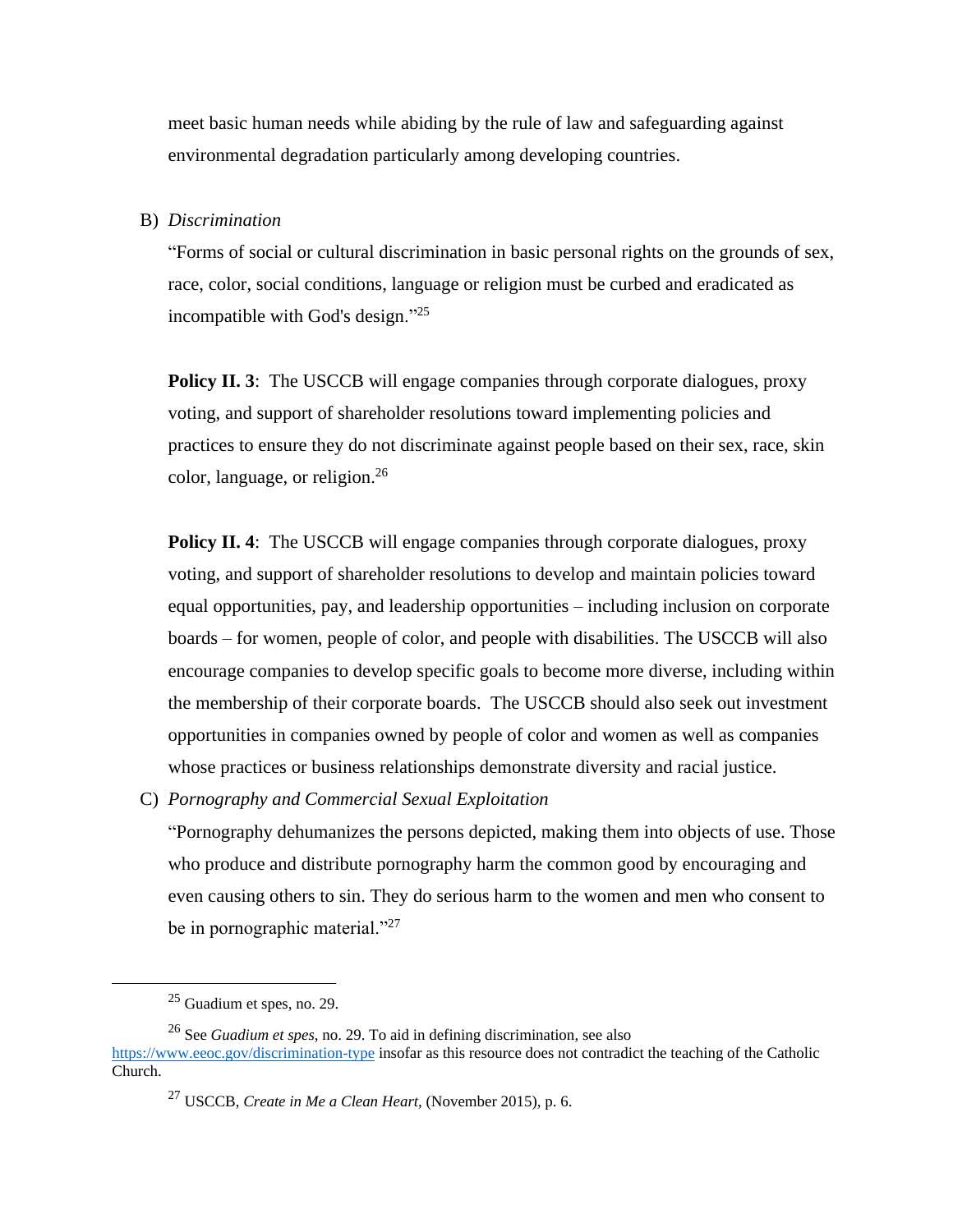**Policy II. 5:** The USCCB will not invest in a company whose sole purpose is to appeal to an indecent interest in sex or to incite sexual excitement through the production of sexually explicit films, videos, or internet sites or services. The USCCB will also actively encourage companies through corporate dialogues, proxy voting, and support of shareholder resolutions to disengage from receiving revenue from the distribution of these products or services.

**Policy II. 6**: The USCCB will advocate through corporate dialogues, proxy voting, and support of shareholder resolutions company initiatives to promote responsible, marriage affirming and family-oriented program content development by media, technology, and telecommunications companies.

# D) *Human Trafficking and Forced Labor*

"The trade in human persons constitutes a shocking offence against human dignity and a grave violation of fundamental human rights…. Such situations are an affront to fundamental values which are shared by all cultures and peoples, values rooted in the very nature of the human person…. In particular, the sexual exploitation of women and children is a particularly repugnant aspect of this trade and must be recognized as an intrinsic violation of human dignity and rights."<sup>28</sup>

**Policy II. 7:** The USCCB will actively engage companies through corporate dialogues, proxy voting, and support of shareholder resolutions to effectively address human trafficking and forced labor by developing codes of ethics that follow the Palermo Protocol of 2000, insofar as this resource does not contradict the teaching of the Catholic Church,<sup>29</sup> and identify high risk areas for human trafficking and forced labor along their supply chains and partner companies and make necessary changes.

<sup>&</sup>lt;sup>28</sup> Pope John Paul II, Letter to Archbishop Jean-Louis Tauran on the Occasion of the International Conference "Twenty-First Century Slavery – the Human Rights Dimension to Trafficking in Human Beings, (15 May 2002). See also Guadium et spes, no. 27.

<sup>&</sup>lt;sup>29</sup> Se[e https://www.ohchr.org/EN/ProfessionalInterest/Pages/ProtocolTraffickingInPersons.aspx.](https://www.ohchr.org/EN/ProfessionalInterest/Pages/ProtocolTraffickingInPersons.aspx)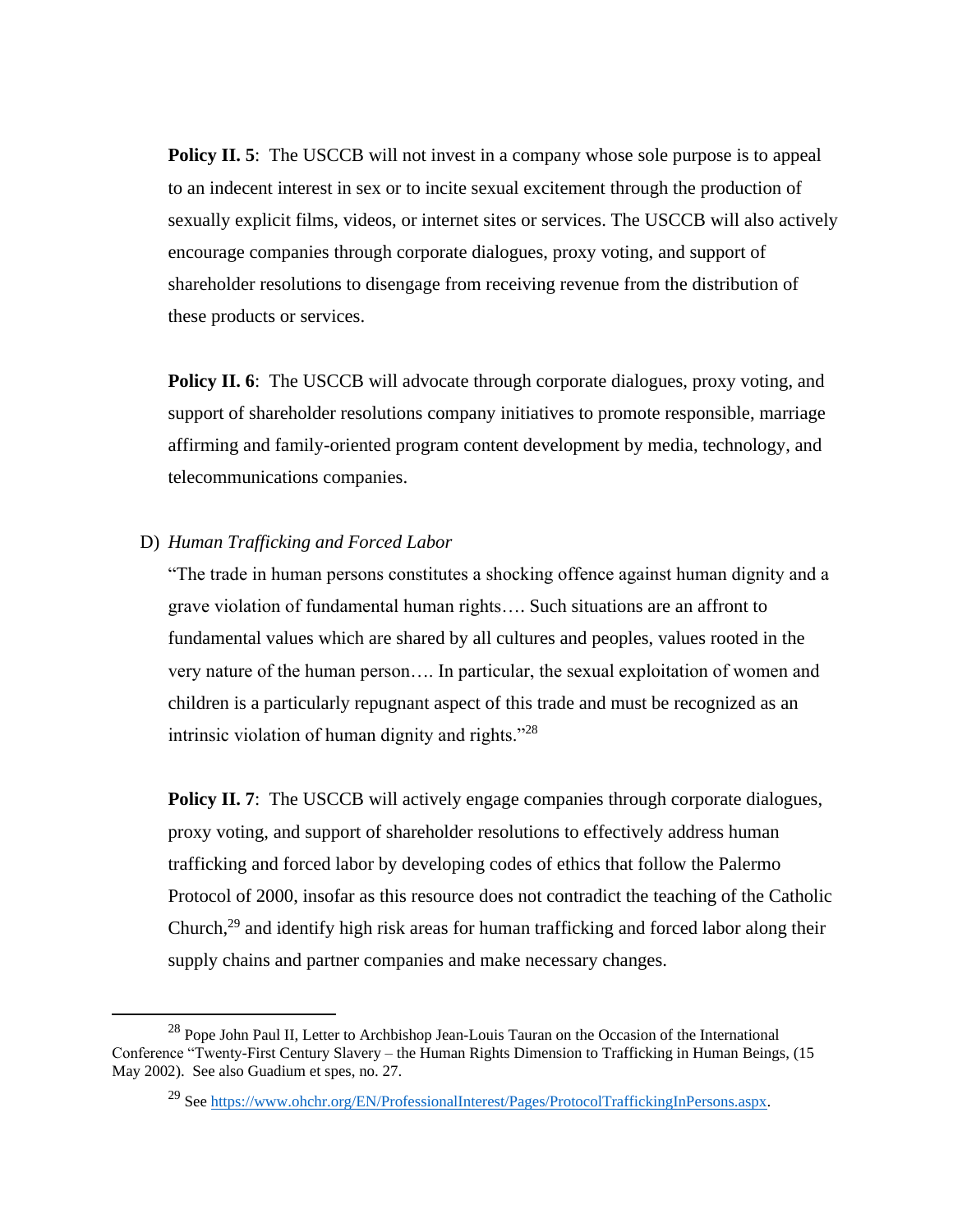#### E) *The Human Person*

"Valuing one's own body in its femininity or masculinity is necessary if I am going to be able to recognize myself in an encounter with someone who is different. In this way we can joyfully accept the specific gifts of another man or woman, the work of God the Creator, and find mutual enrichment. It is not a healthy attitude which would seek 'to cancel out sexual difference because it no longer knows how to confront it."<sup>30</sup>

**Policy II. 8:** The USCCB will not invest in companies that directly participate in the performance of surgeries or in the administration of drugs or hormones for the purposes of delaying normal puberty or modifying the body's appearance and/ or functions in order to express an identity incongruent with one's biological sex.<sup>31</sup>

**Policy II. 9:** The USCCB will also actively promote through corporate dialogues, proxy voting, and support of shareholder resolutions additional disclosure from companies on these activities.

# F) *Marriage, Sexual Integrity, and Family*

"Sexuality, by means of which man and woman give themselves to one another through the acts which are proper and exclusive to spouses, . . . . is realized in a truly human way only if it is an integral part of the love by which a man and a woman commit themselves totally [in marriage] …. This totality which is required by conjugal love also corresponds to the demands of responsible fertility  $\dots$  directed to the generation of a human being."<sup>32</sup>

**Policy II. 10**: The USCCB will encourage companies through corporate dialogues, proxy voting, and support of shareholder resolutions to advocate for an understanding of marriage or sexuality that is consistent with Church teaching and natural law.

<sup>30</sup> Pope Francis, *Laudato si'*, no. 155.

<sup>31</sup> Pope Francis, *Amoris Laetitia*, no. 56.

<sup>32</sup> Pope John Paul II, *Familiaris consortio*, no. 11.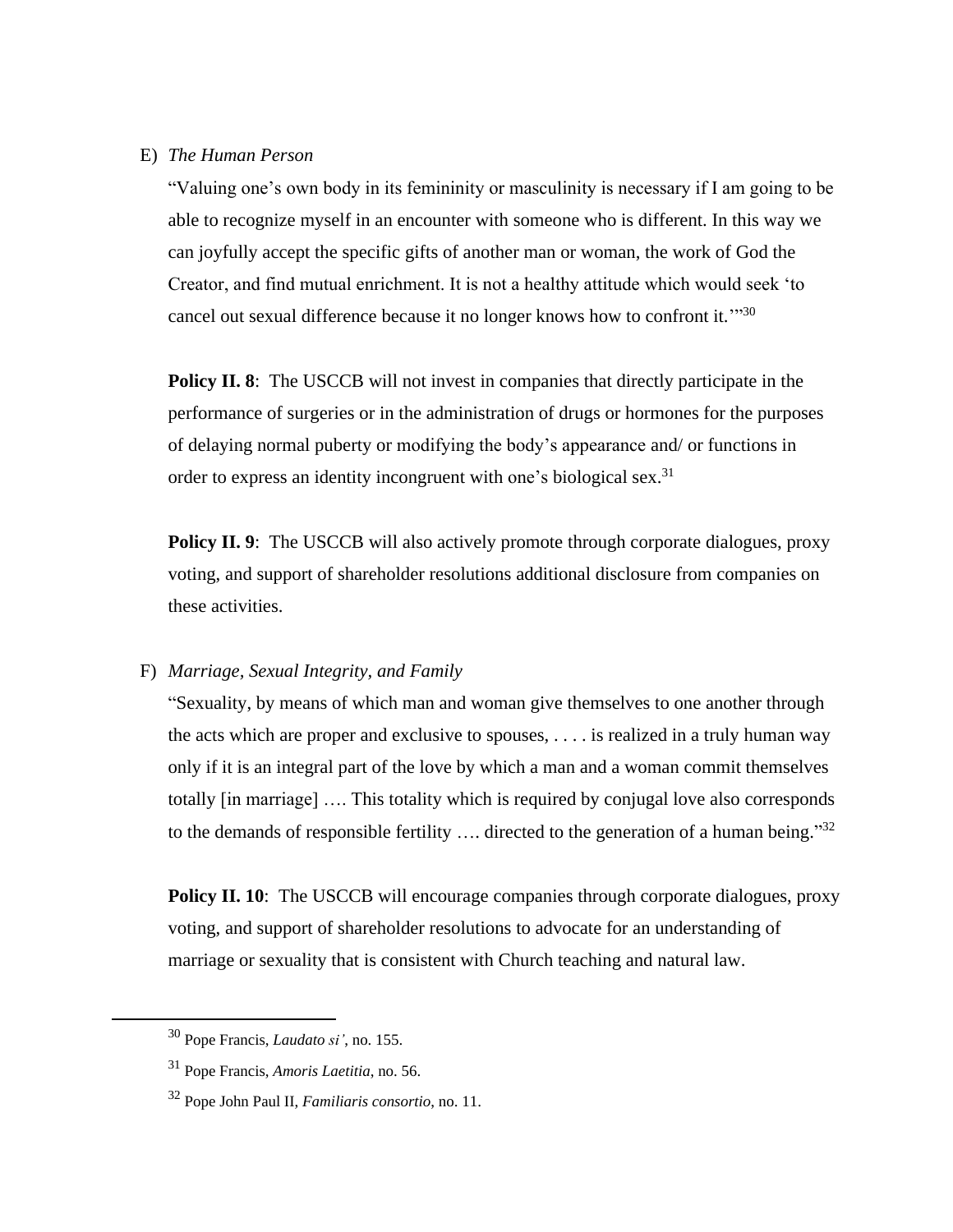#### G) *Contraceptives*

"The Church...teaches that each and every marital act must of necessity retain its intrinsic relationship to the procreation of human life."<sup>33</sup>

**Policy II. 11:** The USCCB will not invest in companies that manufacture contraceptives or derive more than 10% of their revenue from the sale of contraceptives, even if they do not manufacture them.

# III. ENHANCE THE COMMON GOOD

"The obligation to 'love our neighbor' has an individual dimension, but it also requires a broader social commitment to the common good."<sup>34</sup> Vatican II defines the common good as "the sum of those conditions of social life which allow social groups and their individual members relatively thorough and ready access to their own fulfillment."<sup>35</sup>

# A) *Reducing Arms Production*

"At issue is whether the development of nuclear, chemical and biological weapons, and the enormous and growing possibilities offered by new technologies, have granted war an uncontrollable destructive power over great numbers of innocent civilians. The truth is that 'never has humanity had such power over itself, yet nothing ensures that it will be used wisely'."36

**Policy III. 1:** The USCCB will not invest in firms that derive any revenue from the production of weapons inconsistent with Catholic teaching on war (e.g., biological and chemical weapons, landmines, nuclear weapons, weapons of mass destruction, etc.).<sup>37</sup>

<sup>33</sup> Pope Paul VI, *Humanae vitae*, no. 11

<sup>34</sup> *Economic Justice for All*, Introduction, no. 14.

<sup>35</sup> Gaudium et spes, no. 26.

<sup>36</sup> Pope Francis, *Fratelli tutti*, no. 258.

<sup>&</sup>lt;sup>37</sup> Catechism of the Catholic Church, no 2314.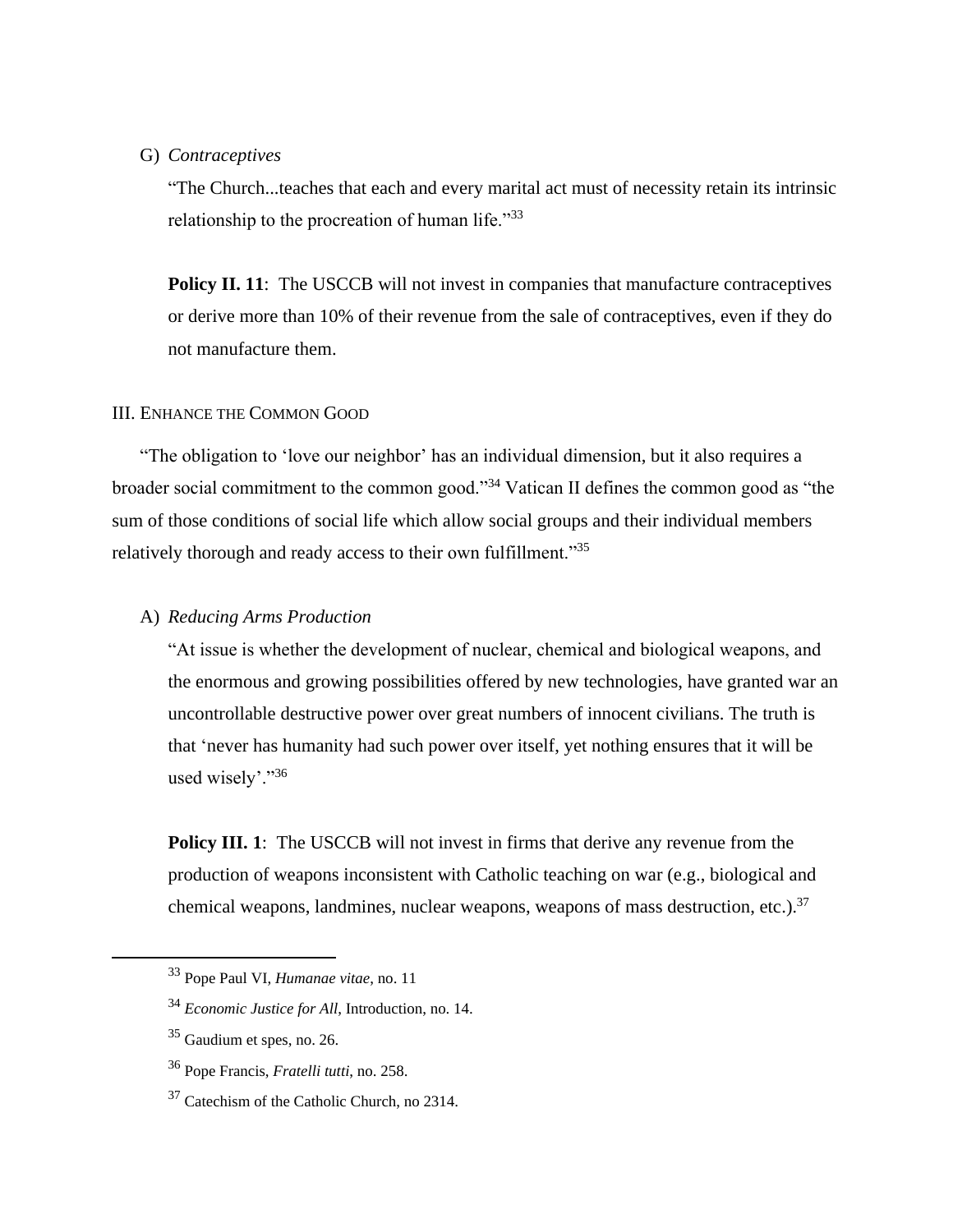The USCCB will not invest in companies that manufacture firearms with the exception of those companies that only manufacture firearms for hunting and/or legitimate military or law enforcement organizations.<sup>38</sup>

**Policy III. 2:** The USCCB will engage companies through corporate dialogues, proxy voting, and support of shareholder resolutions efforts to limit weapons production, to limit foreign sales of weapons, and to convert corporate capacity to non-military uses. For companies that may cause, contribute to, or be linked to warfare, such as technology companies or financial institutions, the USCCB will actively encourage them through shareholder engagement and voter proxy to uphold and incorporate human rights standards as understood by the Church into their business decisions. The USCCB will also actively promote additional disclosure from companies on their production and sales of weapons.

B) *Addictive Materials or Harmful Habitual Behaviors*

"The virtue of temperance disposes us to *avoid every kind of excess*."<sup>39</sup>

"*Games of chance* (card games, etc.) or *wagers* are not in themselves contrary to justice. They become morally unacceptable when they deprive someone of what is necessary to provide for his needs and those of others. The passion for gambling risks becoming an enslavement."<sup>40</sup>

**Policy III. 3:** The USCCB will not invest in companies whose primary purpose is to derive revenue from gambling or the production of tobacco or the recreational use of cannabis.

<sup>38</sup> Se[e https://www.usccb.org/issues-and-action/human-life-and-dignity/violence/upload/Remarks-Bishop-](https://www.usccb.org/issues-and-action/human-life-and-dignity/violence/upload/Remarks-Bishop-Dewane-Responses-to-the-Plague-of-Gun-Violence-11-11-2019.pdf)[Dewane-Responses-to-the-Plague-of-Gun-Violence-11-11-2019.pdf.](https://www.usccb.org/issues-and-action/human-life-and-dignity/violence/upload/Remarks-Bishop-Dewane-Responses-to-the-Plague-of-Gun-Violence-11-11-2019.pdf)

<sup>39</sup> Catechism of the Catholic Church, no. 2290.

 $40$  Catechism of the Catholic Church, no. 2413.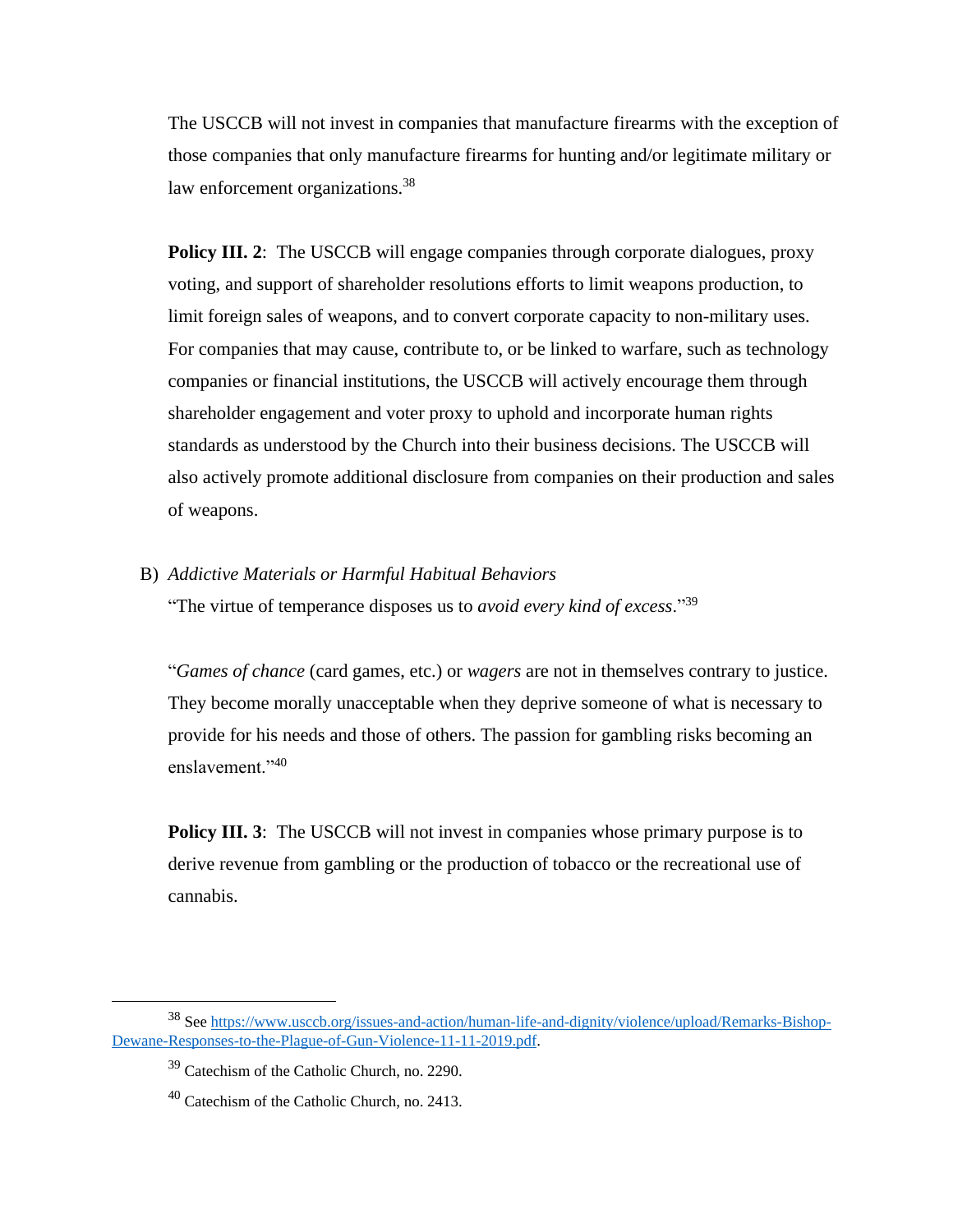**Policy III. 4**:The USCCB will encourage companies through corporate dialogues, proxy voting, and support of shareholder resolutions to move away from the production, marketing, or distribution of addictive or other harmful materials.

# C) *Media and Telecommunications*

"The media [should be] 'geared towards a vision of the person and the common good that reflects truly universal values. Just because social communications increase the possibilities of interconnection and the dissemination of ideas, it does not follow that they promote freedom or internationalize development and democracy for all. To achieve goals of this kind, they need to focus on promoting the dignity of persons and peoples; they need to be clearly inspired by charity and placed at the service of truth, of the good, and of natural and supernatural fraternity."<sup>41</sup>

**Policy III. 5:** The USCCB will actively encourage through corporate dialogues, proxy voting, and support of shareholder resolutions media and telecommunication companies, including social media companies, to employ and enforce guidelines that promote the dignity of the human person, as understood by Church teaching. The USCCB should avoid investing in media corporations that have demonstrated resistance to adopting and implementing a human rights policy that is consistent to Church teaching.<sup>42</sup>

#### IV. PURSUING ECONOMIC JUSTICE

"[A]ll economic institutions must support the bonds of community and solidarity that are essential to the dignity of persons. Wherever our economic arrangements fail to conform to the demands of human dignity lived in community, they must be questioned and transformed."<sup>43</sup>

<sup>41</sup> Pope Benedict XVI, *Africae munus*, no. 144.

<sup>42</sup> See Pope John XXIII, *Pacem in terris*, no. 9. See also *Economic Justice for All*, no. 80 and the United Nations' *Guiding Principles on Business and Human Rights*, insofar as this resource does not contradict the teaching of the Catholic Church.

<sup>43</sup> Economic Justice for All, no. 28.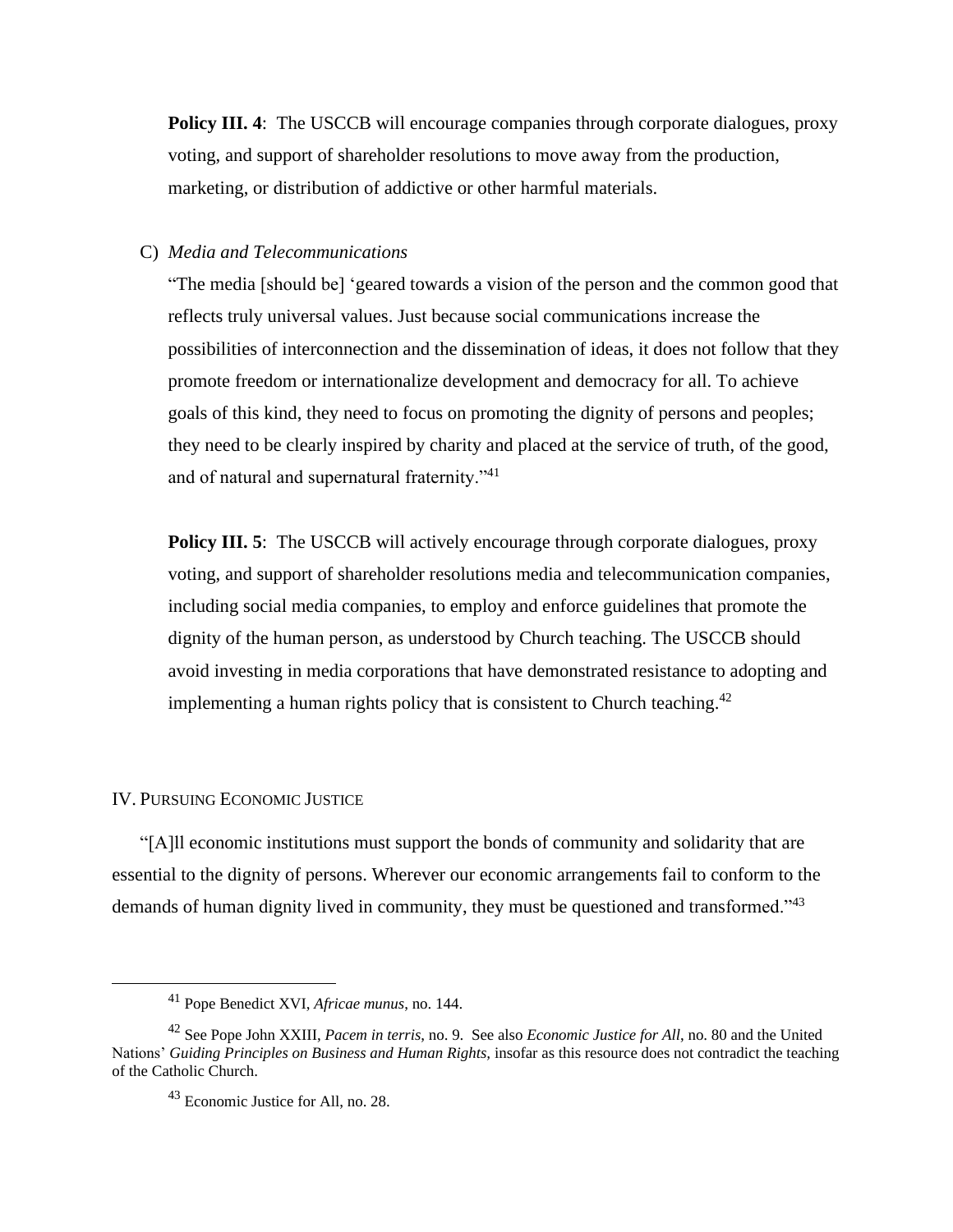A) *Encouraging Social, Environmental, and Financial Responsibility*

"Ethical responsibility is not just avoiding evil, but doing right, especially for the weak and vulnerable. Decisions about the use of capital have moral implications."<sup>44</sup>

**Policy IV. 1**: The USCCB will strongly encourage companies through corporate dialogues, proxy voting, and support of shareholder resolutions to report on social, environmental, as well as financial performance.

**Policy IV. 2:** The USCCB will actively promote and engage companies through corporate dialogues, proxy voting, and support of shareholder resolutions the adoption of corporate social and environmental responsibility guidelines within companies.

# B) *Labor Standards*

"All people have the right to economic initiative, to productive work, to just wages and benefits, to decent working conditions, as well as to organize and join unions or other associations."<sup>45</sup>

**Policy IV. 3:** The USCCB will engage companies through corporate dialogues, proxy voting, and support of shareholder resolutions to provide decent working conditions, just wages,<sup>46</sup> employee ownership/ profit sharing, the right to organize, protecting children, worker-led social responsibility models, and other initiatives aimed at the protection and promotion of human dignity and economic justice.

<sup>44</sup> USCCB, Everyday Christianity: To Hunger and Thirst for Justice, (1998), p. 6.

<sup>45</sup> USCCB, A Catholic Framework for Economic Life, (2015), no. 5.

<sup>46</sup> See Catechism of the Catholic Church, no. 2434, and Pontifical Council for Justice and Peace, Compendium of the Social Doctrine of the Church, no. 302.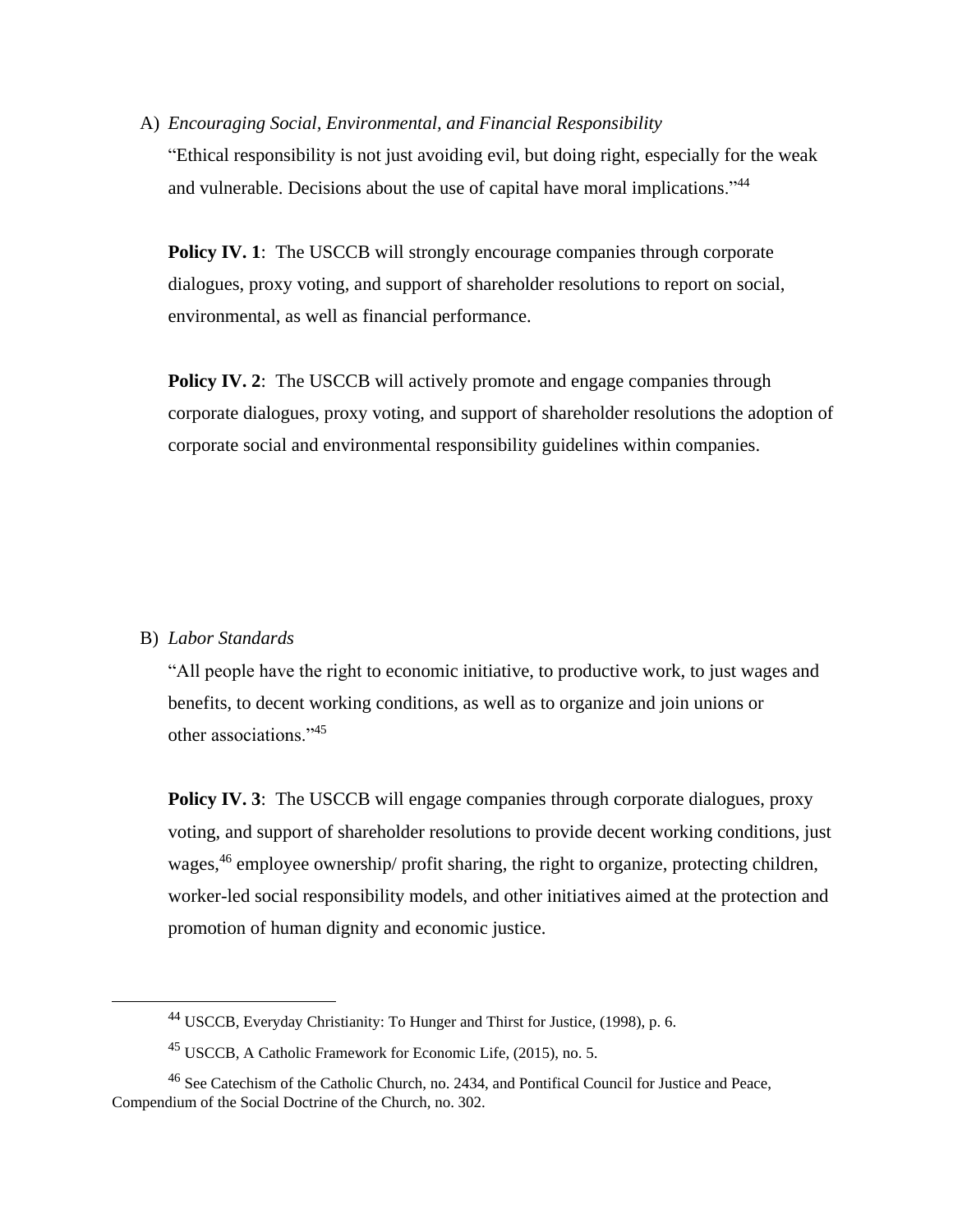**Policy IV. 4**:The USCCB will advocate and engage companies through corporate dialogues, proxy voting, and support of shareholder resolutions to promote just wage and benefit policies, and worker safety. In addition, the USCCB will work toward the protection of migrant and seasonal workers.

# C) *Affordable Housing/Banking*

"The Church has traditionally viewed housing, not as a commodity, but as a basic human right. This conviction is grounded in our view of the human person and the responsibility of society to protect the life and dignity of every person by providing the conditions where human life and human dignity are not undermined but enhanced."<sup>47</sup>

**Policy IV. 5:** The USCCB will encourage companies through corporate dialogues, proxy voting, and support of shareholder resolutions to adopt practices for ethical and responsible banking, including as it relates to corporate lending activities, project finance, and consumer banking to ensure there are appropriate due diligence and risk management systems in place to identify and mitigate abuses such as those related to discriminatory practices and excessive rates and fees and to serve the underbanked or financially marginalized.<sup>48</sup>

**Policy IV. 6:** The USCCB will communicate, where appropriate, to its financial institutions support for initiatives to reach out to the poor by providing access to fair credit<sup>49</sup> and other means to help improve livelihoods, the financing of low-income housing, and increased access to capital for communities of color. The USCCB will encourage companies through corporate dialogues, proxy voting, and support of shareholder resolutions engaged in real estate activities to construct and preserve affordable housing that serves low-income individuals and families.

<sup>47</sup> USCCB, Homelessness and Housing: A Human Tragedy, A Moral Challenge, (2012), no. 5.

 $48$  This includes companies whose revenues derive from 10% or more of revenue from predatory lending. See [https://www.usccb.org/resources/backgrounder-predatory-banking-payday-lending.](https://www.usccb.org/resources/backgrounder-predatory-banking-payday-lending)

<sup>&</sup>lt;sup>49</sup> See Compendium of the Social Doctrine of the Church, no. 341.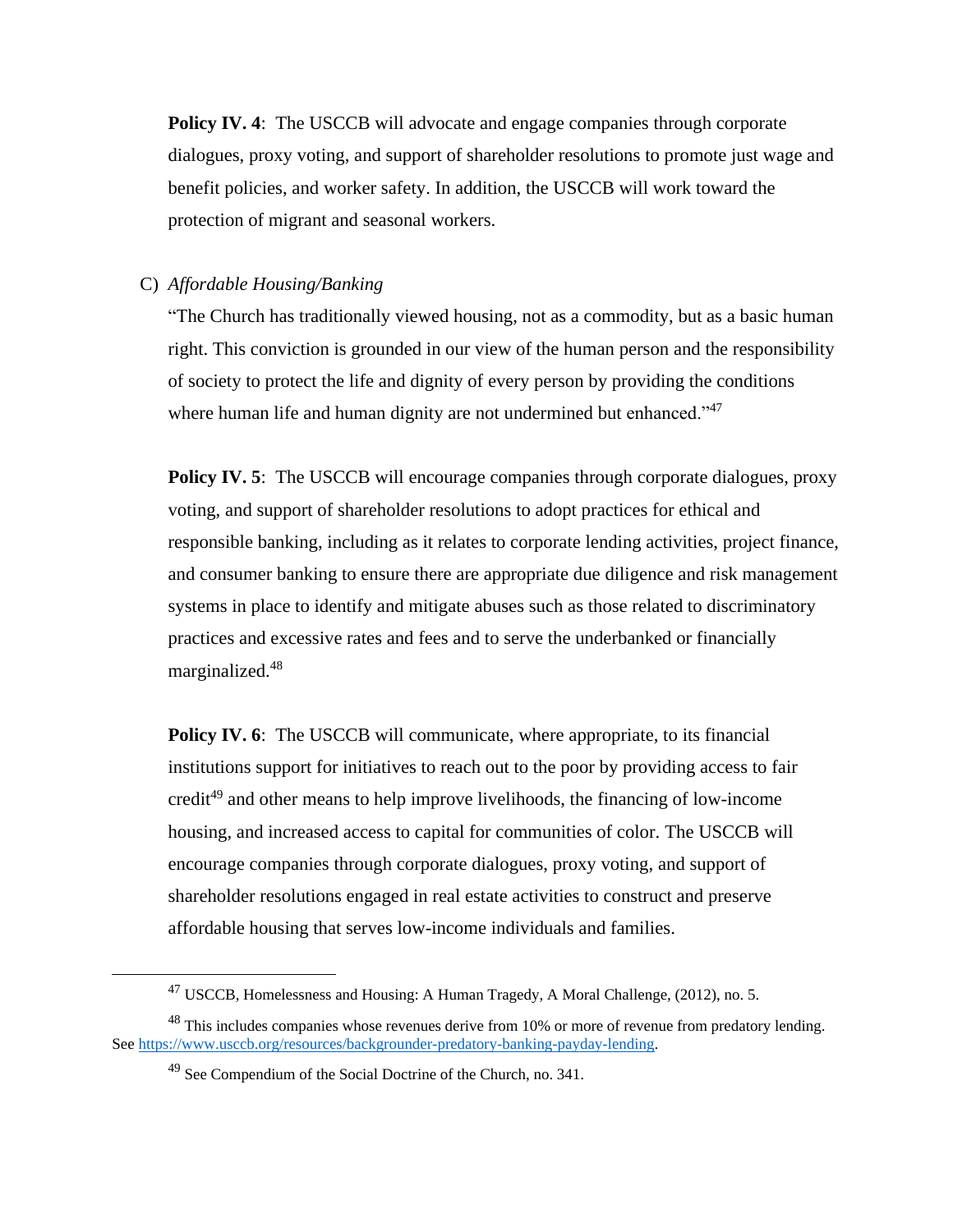# D) *Impact Investing*

"Impact investors are those who are conscious of the existence of serious unjust situations, instances of profound social inequality and unacceptable conditions of poverty affecting communities and entire peoples. These investors turn to financial institutes which will use their resources to promote the economic and social development of these groups through investment funds aimed at satisfying basic needs associated with agriculture, access to water, adequate housing and reasonable prices, as well as with primary health care and educational services. Investments of this sort are meant to have positive social repercussions on local communities, such as the creation of jobs, access to energy, training and increased agricultural productivity. The financial return for investors tends to be more moderate than in other types of investment…. We are truly in need of this! It is important that ethics once again play its due part in the world of finance and that markets serve the interests of peoples and the common good of humanity. It is increasingly intolerable that financial markets are shaping the destiny of peoples rather than serving their needs, or that the few derive immense wealth from financial speculation while the many are deeply burdened by the consequences."<sup>50</sup>

**Policy IV. 7:** The USCCB will seek opportunities to collaborate with other investors to invest in corporations, organizations, and other financial initiatives that not only aim at financial return but also actively intend to address the common good, generating positive social and environmental change. Examples of this policy can be seen in the work of the Catholic Campaign for Human Development<sup>51</sup> of the USCCB and in the work of the *Catholic Impact Investing Collaborative*. 52

**Policy IV. 8**: The USCCB will seek opportunities to collaborate with other investors to invest in corporations, organizations, and other financial initiatives that promote and

<sup>50</sup> Pope Francis, Address to the Participants in the Conference on 'Impact Investing for the Poor', (15 June 2014).

<sup>51</sup> See, [https://www.usccb.org/committees/catholic-campaign-human-development.](https://www.usccb.org/committees/catholic-campaign-human-development)

<sup>52</sup> See, [http://www.catholicimpact.org/.](http://www.catholicimpact.org/)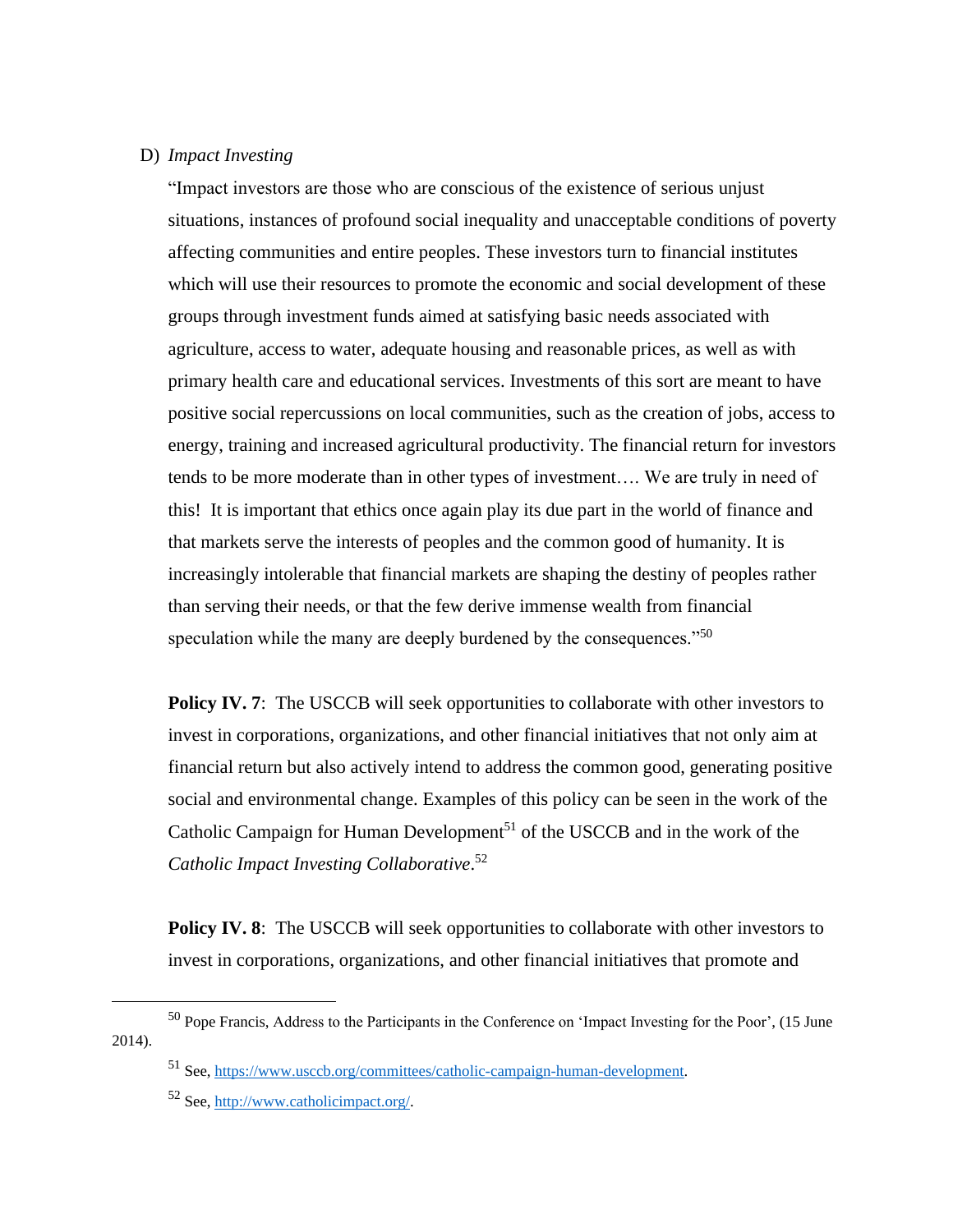strengthen communities, focusing on not only their economic effect but their social impact as well. This can be demonstrated through such activities as having office or production sites located in areas of economic need, incorporating in all major company decisions the impact they will have on employees and people of the local communities, providing an alternative to "pay day loans," and giving charitable donations or other forms of support to community-building organizations.

#### V. SAVING OUR GLOBAL COMMON HOME

"The book of nature is one and indivisible: it takes in not only the environment but also life, sexuality, marriage, the family, social relations: in a word, integral human development. Our duties towards the environment are linked to our duties towards the human person…"<sup>53</sup>

"The earth's resources are also being plundered because of short-sighted approaches to the economy, commerce and production."<sup>54</sup>

"The right of some to free enterprise or market freedom cannot supersede the rights of peoples and the dignity of the poor, or, for that matter, respect for the natural environment, for 'if we make something our own, it is only to administer it for the good of all' (*Laudato si'*, no.  $95$ )."<sup>55</sup>

# A) *Climate Change*

"Climate change is a global problem with grave implications: environmental, social, economic, political and for the distribution of goods. It represents one of the principal challenges facing humanity in our day. Its worst impact will probably be felt by developing countries in coming decades."<sup>56</sup>

<sup>53</sup> Pope Benedict XVI, *Caritas in veritate*, no. 51.

<sup>54</sup> Pope Francis, *Laudato si'*, no. 32.

<sup>55</sup> Pope Francis, *Fratelli tutti*, no. 122.

<sup>56</sup> Pope Francis, *Laudato si'*, no. 25.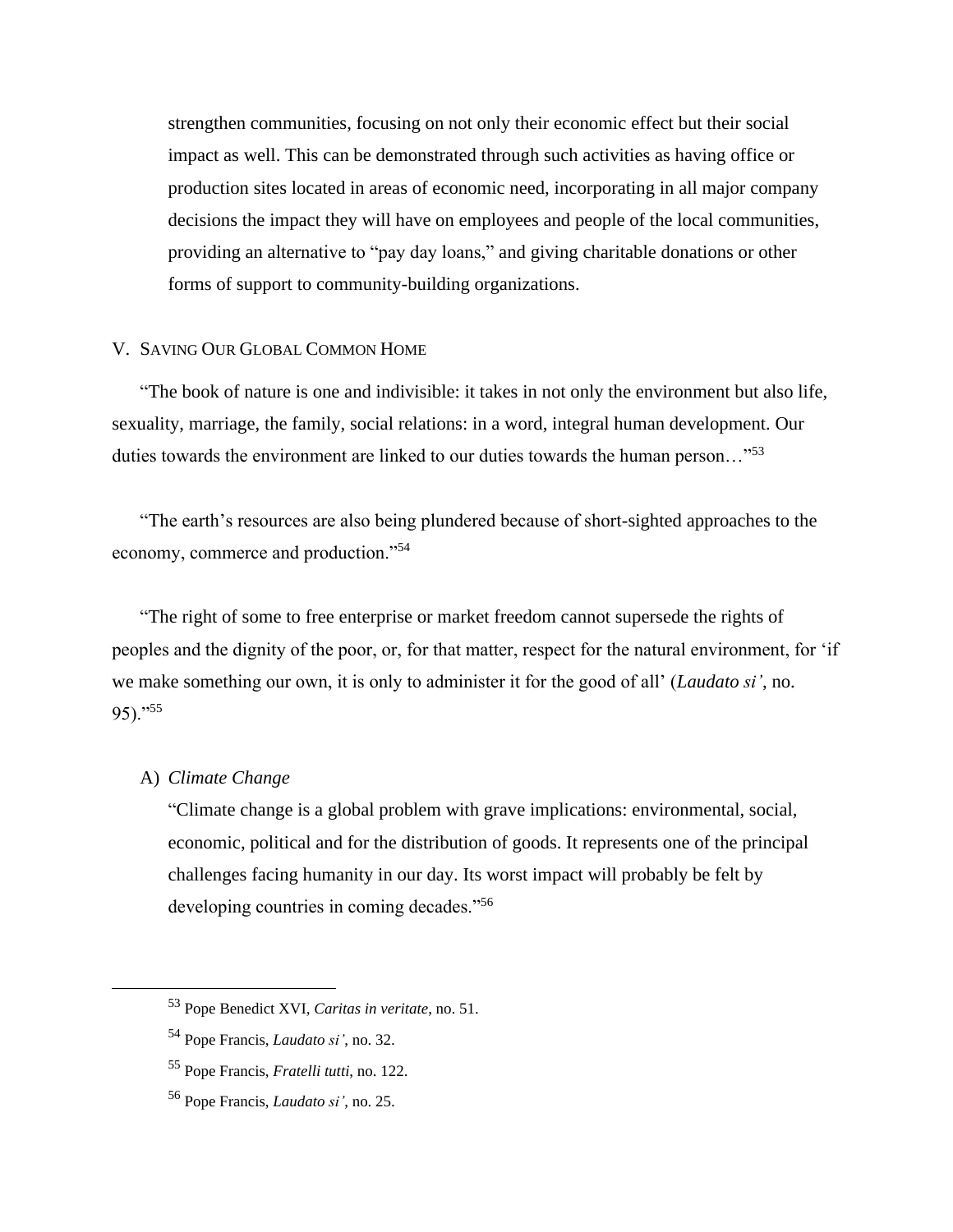**Policy V. 1:** The USCCB will actively invest in companies whose business models are consistent with the emission reduction goals of the Paris Agreement, insofar as this resource does not contradict the teaching of the Catholic Church.<sup>57</sup>

**Policy V. 2:** The USCCB will encourage companies through corporate dialogues, proxy voting, and support of shareholder resolutions to establish greenhouse gas emission reduction goals, provide disclosure around low-carbon planning, and mitigate climate change. The USCCB will consider divestment from those companies that consistently fail to initiate policies intended to achieve the Paris Agreement goals. $58$ 

#### B) *Biodiversity*

*"*Caring for ecosystems demands far-sightedness, since no one looking for quick and easy profit is truly interested in their preservation. But the cost of the damage caused by such selfish lack of concern is much greater than the economic benefits to be obtained. Where certain species are destroyed or seriously harmed, the values involved are incalculable."<sup>59</sup>

**Policy V. 3:** The USCCB will actively encourage companies through corporate dialogues, proxy voting, and support of shareholder resolutions to demonstrate high standards of protection for living organisms and terrestrial, marine, and other ecosystems. One resource outlining definitions, principles, and best practices for biodiversity

<sup>57</sup> See

[https://unfccc.int/files/essential\\_background/convention/application/pdf/english\\_paris\\_agreement.pdf.](https://unfccc.int/files/essential_background/convention/application/pdf/english_paris_agreement.pdf) For the Church's support of these goals, see [https://www.vatican.va/content/francesco/en/messages/pont](https://www.vatican.va/content/francesco/en/messages/pont-messages/2020/documents/papa-francesco_20200901_messaggio-giornata-cura-creato.html)[messages/2020/documents/papa-francesco\\_20200901\\_messaggio-giornata-cura-creato.html](https://www.vatican.va/content/francesco/en/messages/pont-messages/2020/documents/papa-francesco_20200901_messaggio-giornata-cura-creato.html) and [https://www.usccb.org/issues-and-action/human-life-and-dignity/environment/upload/USCCB-CRS-Letter-to-](https://www.usccb.org/issues-and-action/human-life-and-dignity/environment/upload/USCCB-CRS-Letter-to-Secretary-Tillerson-on-Care-for-Creation-02-17-2017.pdf)[Secretary-Tillerson-on-Care-for-Creation-02-17-2017.pdf.](https://www.usccb.org/issues-and-action/human-life-and-dignity/environment/upload/USCCB-CRS-Letter-to-Secretary-Tillerson-on-Care-for-Creation-02-17-2017.pdf)

<sup>&</sup>lt;sup>58</sup> "Promote responsible investments in social and environmental sectors, for example by evaluating progressive disinvestment from the fossil-fuel sector" (Interdicasterial Working Group of the Holy See on Integral Ecology, *Journeying Towards Care for Our Common Home: Five Years After* Laudato Si', (Vatican City: *Liberia Editrice Vaticana*, 2020, p.179.

<sup>59</sup> Pope Francis, *Laudato si'*, no. 36.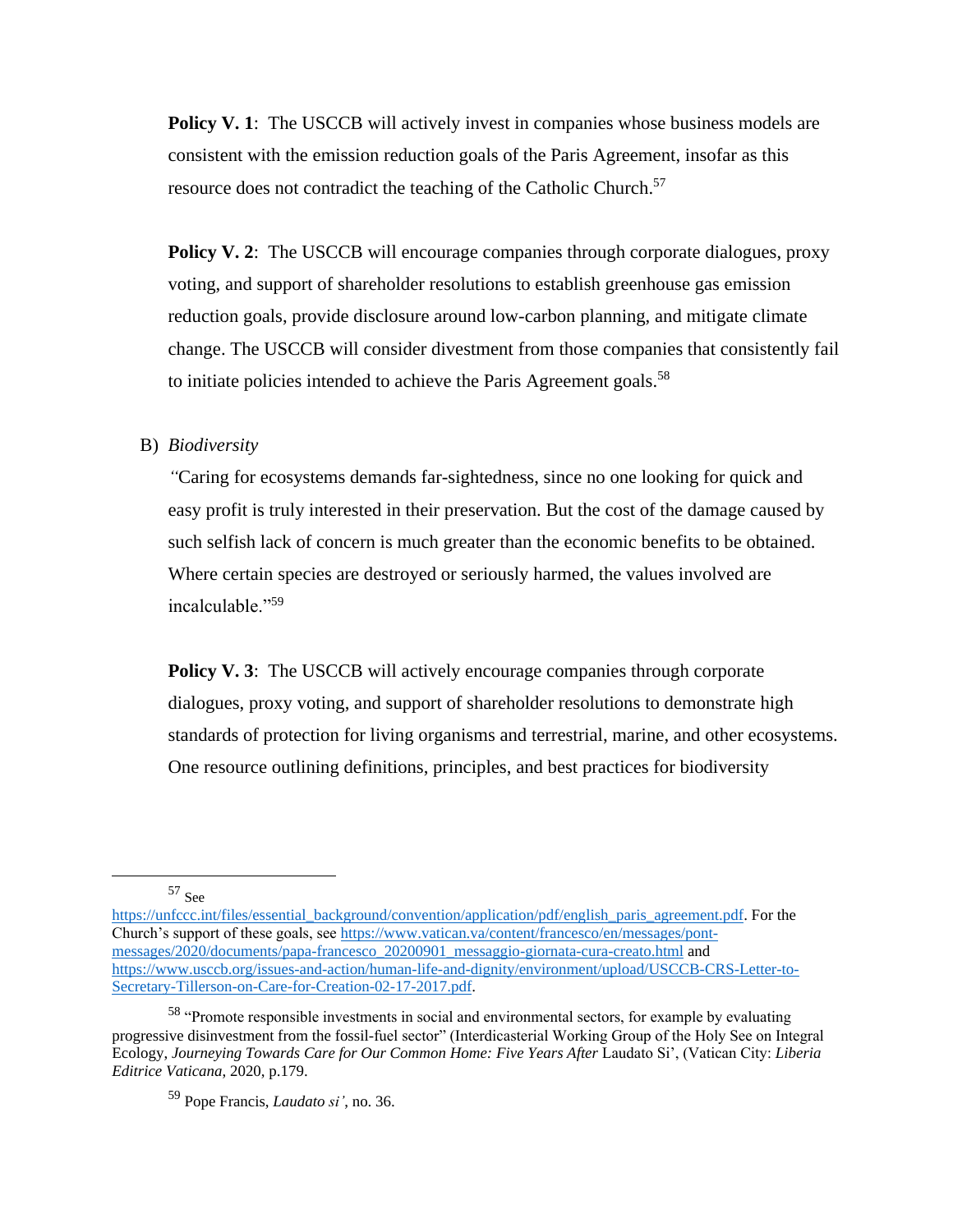protection is the United Nations Convention on Biological Diversity<sup>60</sup> insofar as this resource does not contradict the teaching of the Catholic Church.

**Policy V. 4:** The USCCB should avoid investing in companies that have caused specific instances of biodiversity loss, or whose practices have significantly contributed to biodiversity loss and have not worked toward correcting or remediating the damage their operations have caused.

# C) *Water and Natural Resources*

"…it is not possible to sustain the present level of consumption in developed countries and wealthier sectors of society, where the habit of wasting and discarding has reached unprecedented levels. The exploitation of the planet has already exceeded acceptable limits and we still have not solved the problem of poverty… Fresh drinking water is an issue of primary importance, since it is indispensable for human life and for supporting terrestrial and aquatic ecosystems. Sources of fresh water are necessary for health care, agriculture, and industry."<sup>61</sup>

**Policy V. 5:** The USCCB should avoid investing in companies whose activities directly contribute to depletion and/or degradation of available water, without mitigating these impacts, and in companies engaged in extraction of natural resources that do not demonstrate formal and/or informal compliance with the principles of the Extractive Industries Transparency Initiative<sup>62</sup> insofar as this resource does not contradict the teaching of the Catholic Church.

**Policy V. 6**: The USCCB will encourage companies through corporate dialogues, proxy voting, and support of shareholder resolutions to employ water saving policies and technologies along with other means of saving water.

<sup>60</sup> Se[e https://www.cbd.int/convention/text/.](https://www.cbd.int/convention/text/)

<sup>61</sup> Pope Francis, *Laudato si'*, nos. 27-28.

<sup>62</sup> Se[e https://eiti.org/.](https://eiti.org/)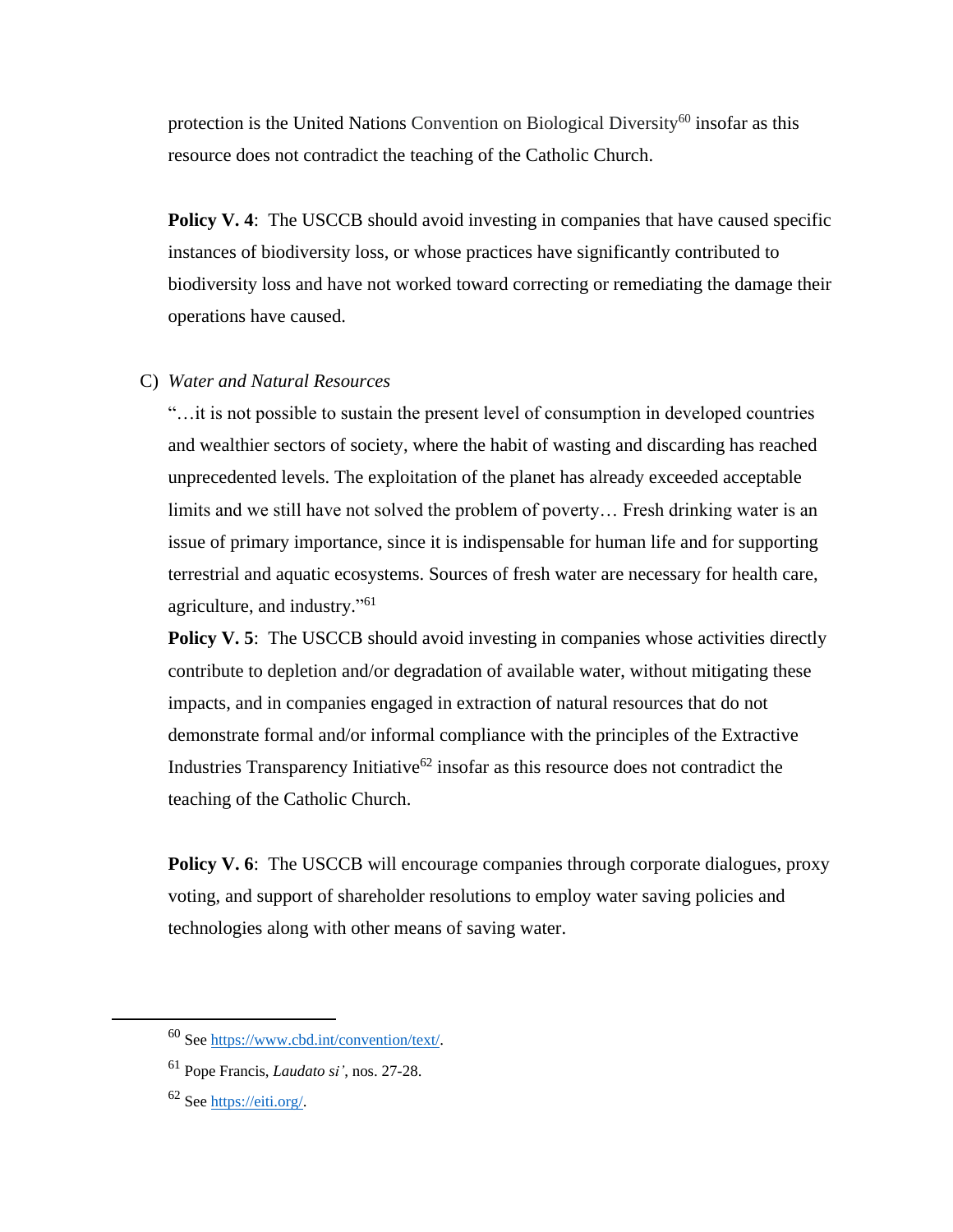# D) *Technology*

"We have to accept that technological products are not neutral, for they create a framework which ends up conditioning lifestyles and shaping social possibilities along the lines dictated by the interests of certain powerful groups… We have the freedom needed to limit and direct technology; we can put it at the service of another type of progress, one which is healthier, more human, more social, more integral. Liberation from the dominant technocratic paradigm does in fact happen sometimes, for example, when cooperatives of small producers adopt less polluting means of production, and opt for a non-consumerist model of life, recreation and community."<sup>63</sup>

**Policy V. 7:** The USCCB will actively encourage technology companies through corporate dialogues, proxy voting, and support of shareholder resolutions to employ and enforce guidelines that promote the dignity of the human person and protect the environment. Technology companies have a particular responsibility to ensure that they promote responsible consumption, employ efficient and renewable energy use, contribute to the common good, and conform to environmental standards.

#### E) *Environmental Impact*

*"*Efforts to promote a sustainable use of natural resources are not a waste of money, but rather an investment capable of providing other economic benefits in the medium term. If we look at the larger picture, we can see that more diversified and innovative forms of production which impact less on the environment can prove very profitable. It is a matter of openness to different possibilities which do not involve stifling human creativity and its ideals of progress, but rather directing that energy along new channels."<sup>64</sup>

**Policy V. 8**: The USCCB will actively encourage companies through corporate dialogues, proxy voting, and support of shareholder resolutions to uphold the highest environmental standards and to change and remediate practices that negatively impact the

<sup>63</sup> Pope Francis, *Laudato si'*, nos. 107,112

<sup>64</sup> Pope Francis, *Laudato si'*, no. 191.